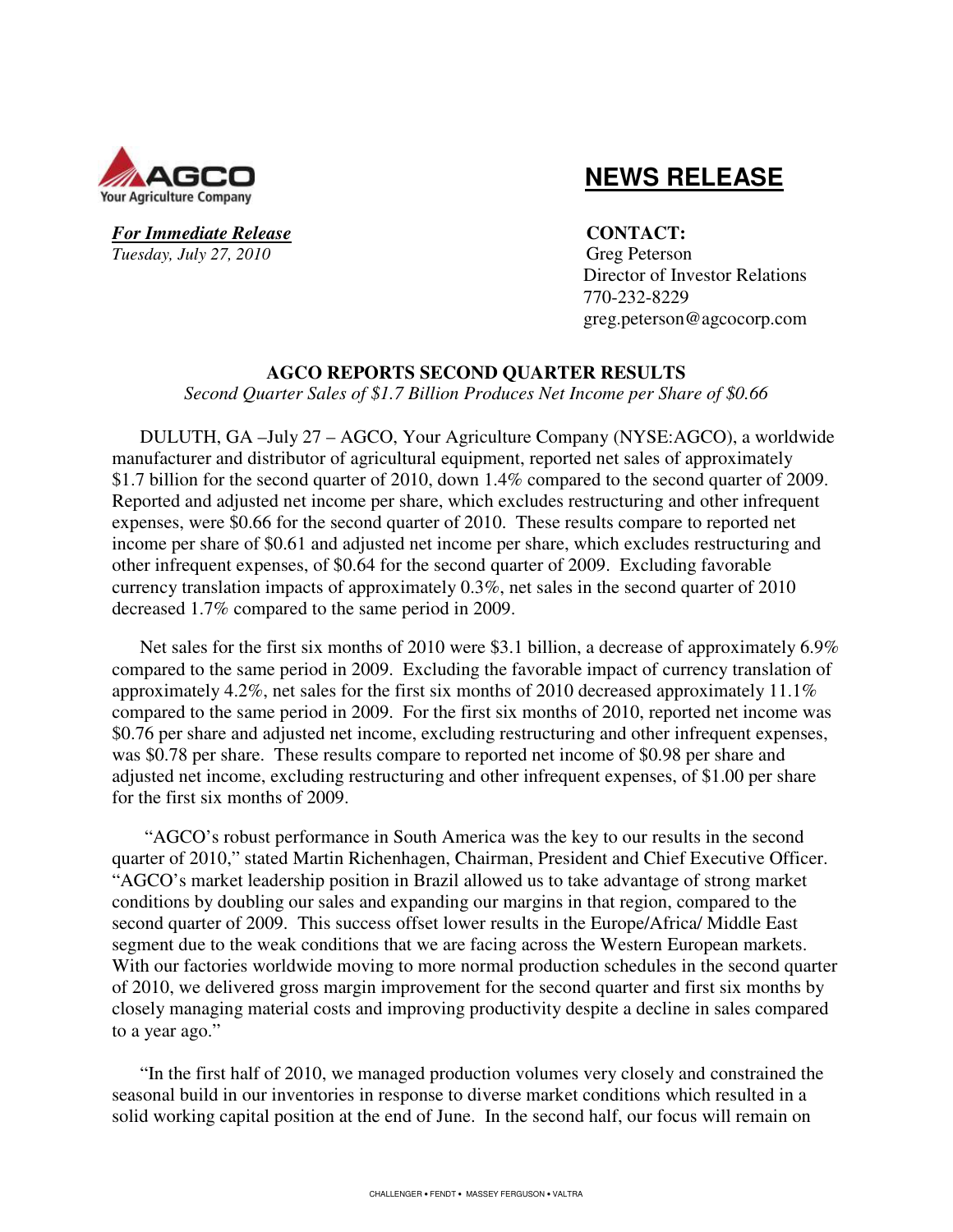cost control, margin improvement and working capital management. Through these efforts and higher scheduled production, we expect to continue to improve our margins compared to the prior year. In addition, we will also be making investments in factory productivity initiatives aimed at expanding our margins and increasing asset returns in the coming years."

Market demand remained very strong in Brazil and Argentina during the second quarter of 2010 resulting in AGCO's South American region reporting a sales increase of approximately 74.2% compared to the second quarter of 2009, excluding favorable currency translation impacts. In contrast, weak industry conditions in Western Europe resulted in a net sales decrease in AGCO's Europe/Africa/Middle East (EAME) region of approximately 9.6% during the second quarter of 2010 compared to the same period of 2009, excluding unfavorable currency translation impacts. In the North American region, sales in the second quarter of 2010 declined approximately 19.3% compared to the second quarter of 2009, excluding favorable currency translation impacts. Lower sales of utility tractors and hay products produced the decline in the North American region.

Income from operations for the second quarter of 2010 grew to \$96.5 million, an increase of approximately 23.6% compared to the second quarter of 2009. Gross margins were 18.4% in the second quarter of 2010 compared to 16.5% in the second quarter of 2009. The margin improvement was driven by material cost control and higher production. Income from operations for the first six months of 2010 decreased approximately \$29.3 million compared to the same period in 2009 due primarily to a decrease in net sales.

### **Market Update**

| Six months ended June 30, 2010  | <b>Tractors</b><br>Change from<br>Prior Year Period | <b>Combines</b><br>Change from<br>Prior Year Period |
|---------------------------------|-----------------------------------------------------|-----------------------------------------------------|
| North America                   | $+2\%$                                              | $+1\%$                                              |
| South America<br>Western Europe | $+57\%$<br>$-19%$                                   | $+50\%$<br>$-35%$                                   |

*Industry Unit Retail Sales* 

### *North America*

Industry unit retail sales of tractors in the first six months of 2010 increased approximately 2% in North America compared to the same period in 2009. Growth in high horsepower tractors and compact tractors was partially offset by a decline in utility tractors. Strong row crop farm fundamentals contributed to the strength in retail sales of high horsepower tractors and combines. Continued weakness in the dairy and livestock sectors contributed to lower industry unit retail sales of mid-range tractors and hay equipment, which both declined compared to the first six months of 2009.

### *South America*

In the first six months of 2010, industry unit retail sales of tractors were up sharply compared to the same period in 2009. Supportive government financing programs, record harvests early in 2010 and improved economics for sugar cane growers produced robust growth in Brazil compared to weak market conditions experienced in the first half of 2009. Improved weather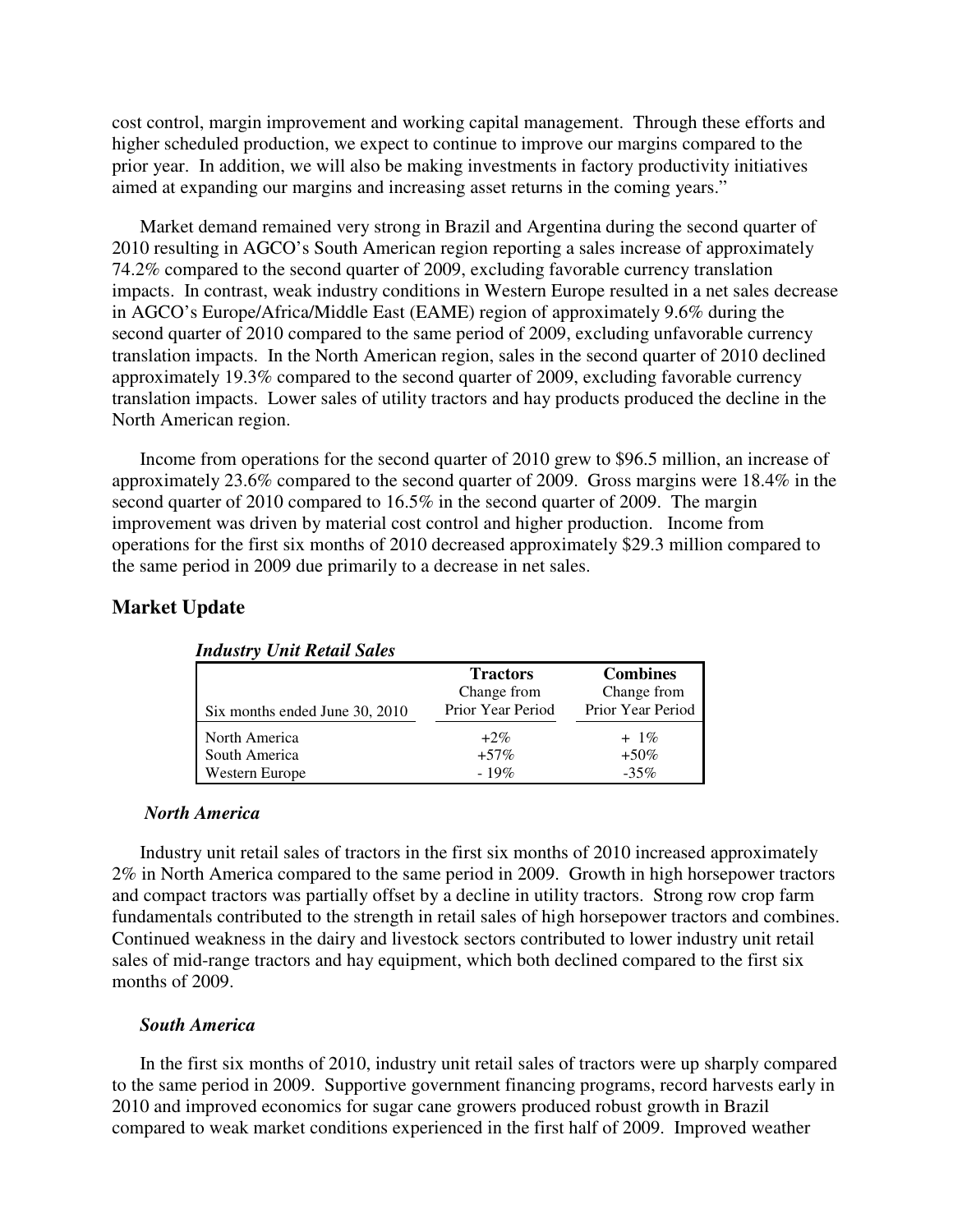and increased crop production in Argentina contributed to a 53% increase in industry unit retail sales in the first half of 2010 compared to the same period last year.

### *Western Europe*

Industry demand stabilized in Western Europe, but remained weak during the first six months of 2010 compared to the prior year period. Industry unit retail tractor volumes were down approximately 19% compared to the same period in 2009. The slow pace of macro-economic recovery, weak farmer sentiment and soft demand in the dairy and livestock sectors contributed to the decline in 2010. Industry unit retail tractor sales declined in France, the United Kingdom and Germany in the first six months of 2010 compared to same period in 2009.

"Market demand in Brazil is currently running at record levels," stated Mr. Richenhagen. "The Brazilian government has extended low interest rate equipment financing programs through the end of 2010 which along with strong harvests and improved farm income are supporting industry sales. In North America, the expectation of strong yields and improved farm economics is maintaining demand for large tractors and combines by the professional producer segment. Demand in the Russian and Eastern European markets remains at very low levels due to ongoing credit constraints. Industry demand in Western Europe continues to lag below normal levels. Dealers' inventories of used equipment remain high and with marginal farm economics, industry sales of farm equipment remain weak. Despite uncertainty in some of the markets today, the long-term trend of growth in global food consumption remains intact and is expected to support crop prices at levels well above historical levels, leading to increased farmer profitability and reinvestment in agricultural production."

### **Regional Results**

|                                             | Net sales | $%$ change<br>from 2009 | $%$ change from<br>$2009$ due to<br>currency<br>translation(1) |
|---------------------------------------------|-----------|-------------------------|----------------------------------------------------------------|
| Three months ended June 30, 2010            |           |                         |                                                                |
| North America                               | \$ 370.1  | $-17.0\%$               | $2.3\%$                                                        |
| South America                               | 448.2     | 97.6%                   | 23.4%                                                          |
| Europe/Africa/Middle East                   | 857.9     | $-15.5\%$               | $-5.8\%$                                                       |
| Rest of World                               | 66.8      | $-15.9\%$               | $2.1\%$                                                        |
| Total                                       | \$1,743.0 | $-1.4\%$                | $0.3\%$                                                        |
| Six months ended June 30, 2010              |           |                         |                                                                |
| North America                               | \$653.0   | $-22.2\%$               | 2.4%                                                           |
| South America                               | 825.5     | 103.2%                  | 31.9%                                                          |
| Europe/Africa/Middle East                   | 1,470.2   | $-23.4\%$               | $-1.1\%$                                                       |
| Rest of World                               | 122.5     | $-8.3\%$                | 7.9%                                                           |
| Total                                       | \$3,071.2 | $-6.9\%$                | $4.2\%$                                                        |
| (1) See Footnotes for additional disclosure |           |                         |                                                                |

### *AGCO Regional Sales (in millions)*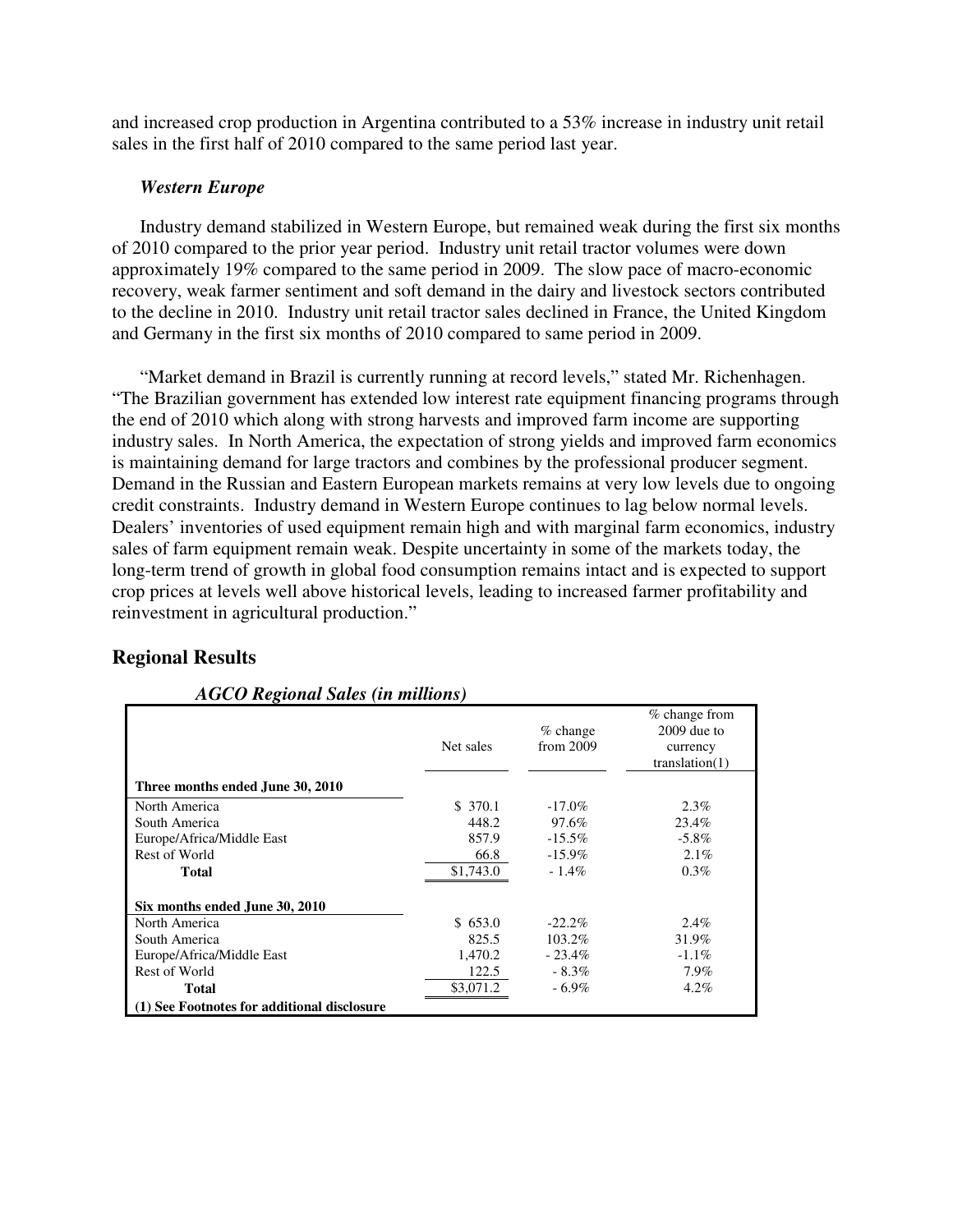### *North America*

Weak demand from dairy and protein producers led to significant declines in mid-range tractors and hay and forage equipment sales in AGCO's North American region during the first half of 2010 compared to the same period in 2009. Lower sales and increased expenditures on engineering efforts primarily aimed at meeting new emission standards resulted in a decline in income from operations of approximately \$27.1 million for the first six months of 2010 compared to the same period in 2009.

### *South America*

Strong industry demand across South America resulted in a 71.3% increase in South American sales in the first six months of 2010 compared to the same period in 2009, excluding the impact of favorable currency translation. Income from operations increased approximately \$78.2 million in the first six months of 2010 compared to the same period in 2009. Sales growth, improved factory productivity and a richer product mix in Brazil led to the increase in operating income.

#### *EAME*

Lower market demand in Western Europe resulted in significant sales declines in the EAME region. AGCO experienced the largest declines in France and Germany partially offset by sales growth in Poland, Scandinavia and Finland. Income from operations declined by approximately \$94.7 million in the first six months of 2010 compared to the same period in 2009. Reduced sales and increased engineering expenses contributed to the decline.

#### *Rest of World*

Net sales in AGCO's Rest of World segment declined by approximately 16.2% during the first half of 2010 compared to the prior year period, excluding the impact of currency translation. Lower sales in Australia, New Zealand and Eastern Europe drove most of the decline. Income from operations in the Rest of World region was down slightly in the first half of 2010 compared to the same period in 2009.

#### **Outlook**

Global industry sales are expected to be mixed in 2010 compared to 2009. In South America strong industry conditions are expected to continue in the second half of 2010, but relatively flat compared to a strong second half of 2009. North American industry demand is expected to remain stable for the remainder of the year. Market conditions are expected to remain weak but stable in Western Europe during the second half of 2010. Comparisons to 2009 will be more favorable in the second half of the year due to weak conditions in Western Europe in the second half of 2009.

AGCO is targeting adjusted earnings per share in a range from \$1.85 to \$2.00 for the full year of 2010. Net sales are expected to range from \$6.7 billion to \$6.8 billion. Gross margin improvements are expected to be partially offset by higher engineering expenses for new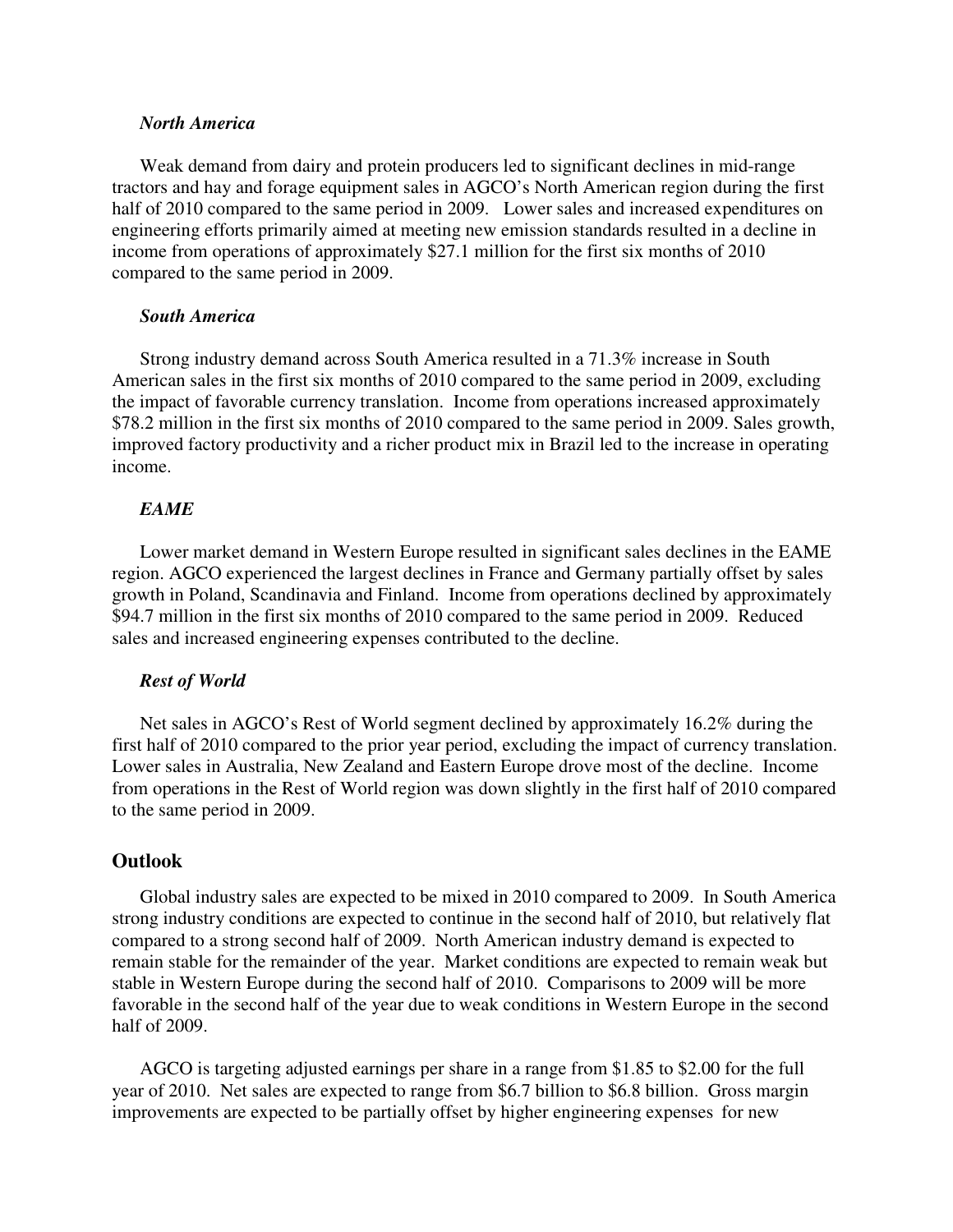product development and Tier 4 emission requirements, as well as higher pension costs. Earnings per share projections exclude restructuring expenses that are expected to be incurred in the Company's European operations and are estimated to be approximately \$0.06 per share for the full year of 2010.

\* \* \* \* \*

AGCO will be hosting a conference call with respect to this earnings announcement at 10:00 a.m. Eastern Time on Tuesday, July 27, 2010. The Company will refer to slides on its conference call. Interested persons can access the conference call and slide presentation via AGCO's website at www.agcocorp.com on the "Investors/Events" page. A replay of the conference call will be available approximately two hours after the conclusion of the conference call for twelve months following the call. A copy of this press release will be available on AGCO's website for at least twelve months following the call.

\* \* \* \* \*

### *Safe Harbor Statement*

Statements that are not historical facts, including the projections of earnings per share, sales, market conditions, margin improvements, profitability, working capital, facility enhancements, industry demand, general economic conditions, global food demand, crop prices, farm incomes and reinvestments, pension costs and engineering and restructuring expenses, are forwardlooking and subject to risks which could cause actual results to differ materially from those suggested by the statements. These forward-looking statements involve a number of risks and uncertainties. The following are among the factors that could cause actual results to differ materially from the results discussed in or implied by the forward-looking statements. Further information concerning these and other factors is included in AGCO's filings with the Securities and Exchange Commission, including its Form 10-K for the year ended December 31, 2009. AGCO disclaims any obligation to update any forward-looking statements except as required by law.

- Our financial results depend entirely upon the agricultural industry, and factors that adversely affect the agricultural industry generally, including declines in the general economy, increases in farm input costs, lower commodity prices, lower farm income and changes in the availability of credit for our retail customers, will adversely affect us.
- The recent poor performance of the general economy may result in a decline in demand for our products. However, we are unable to predict with accuracy the amount or duration of this decline, and our forward-looking statements reflect merely our best estimates at the current time.
- A majority of our sales and manufacturing take place outside of the United States, and, as a result, we are exposed to risks related to foreign laws, taxes, economic conditions, labor supply and relations, political conditions and governmental policies.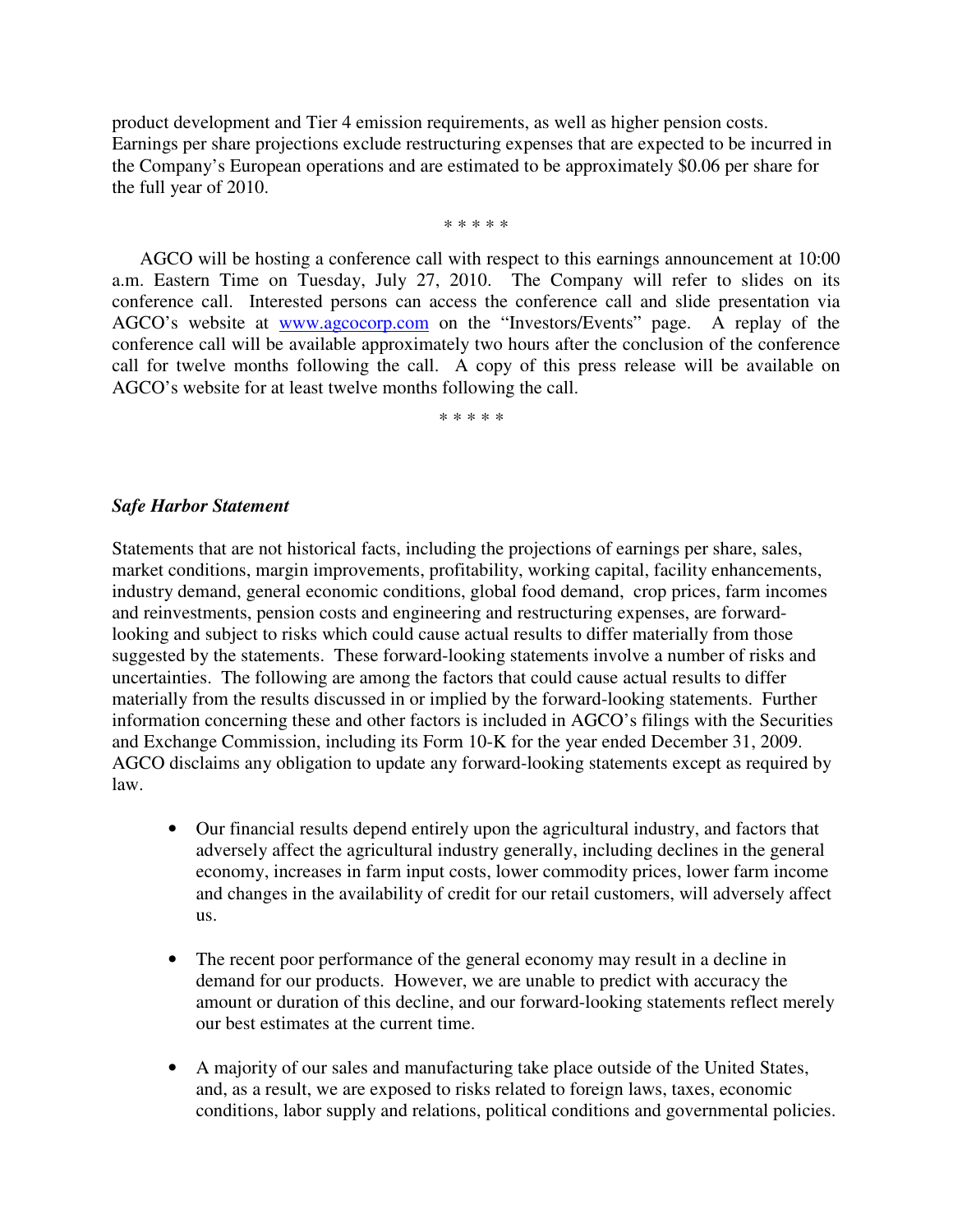These risks may delay or reduce our realization of value from our international operations.

- Most retail sales of the products that we manufacture are financed, either by our retail finance joint ventures with Rabobank or by a bank or other private lender. During the first quarter of 2010, our joint ventures with Rabobank, which are controlled by Robobank and are dependent upon Rabobank for financing as well, financed approximately 50% of the retail sales of our tractors and combines in the markets where the joint ventures operate. Any difficulty by Rabobank to continue to provide that financing, or any business decision by Rabobank as the controlling member not to fund the business or particular aspects of it (for example, a particular country or region), would require the joint ventures to find other sources of financing (which may be difficult to obtain), or us to find another source of retail financing for our customers, or our customers would be required to utilize other retail financing providers. As a result of the ongoing economic downturn, financing for capital equipment purchases generally has become more difficult and expensive to obtain. To the extent that financing is not available or available only at unattractive prices, our sales would be negatively impacted.
- Both AGCO and our retail finance joint ventures have substantial accounts receivables from dealers and end customers, and we would be adversely impacted if the collectability of these receivables was not consistent with historical experience; this collectability is dependent upon the financial strength of the farm industry, which in turn is dependent upon the general economy and commodity prices, as well as several of the other factors listed in this section.
- We recently have experienced substantial and sustained volatility with respect to currency exchange rate and interest rate changes, which can adversely affect our reported results of operations and the competitiveness of our products.
- We are subject to extensive environmental laws and regulations, and our compliance with, or our failure to comply with, existing or future laws and regulations could delay production of our products or otherwise adversely affect our business.
- We have significant pension obligations with respect to our employees, and our available cash flow may be adversely affected in the event that payments become due under any pension plans that are unfunded or underfunded. Declines in the market value of the securities used to fund these obligations result in increased pension expense in future periods.
- The agricultural equipment industry is highly seasonal, and seasonal fluctuations significantly impact results of operations and cash flows.
- Our success depends on the introduction of new products, particularly engines that comply with emission requirements, which requires substantial expenditures.
- We depend on suppliers for raw materials, components and parts for our products, and any failure by our suppliers to provide products as needed, or by us to promptly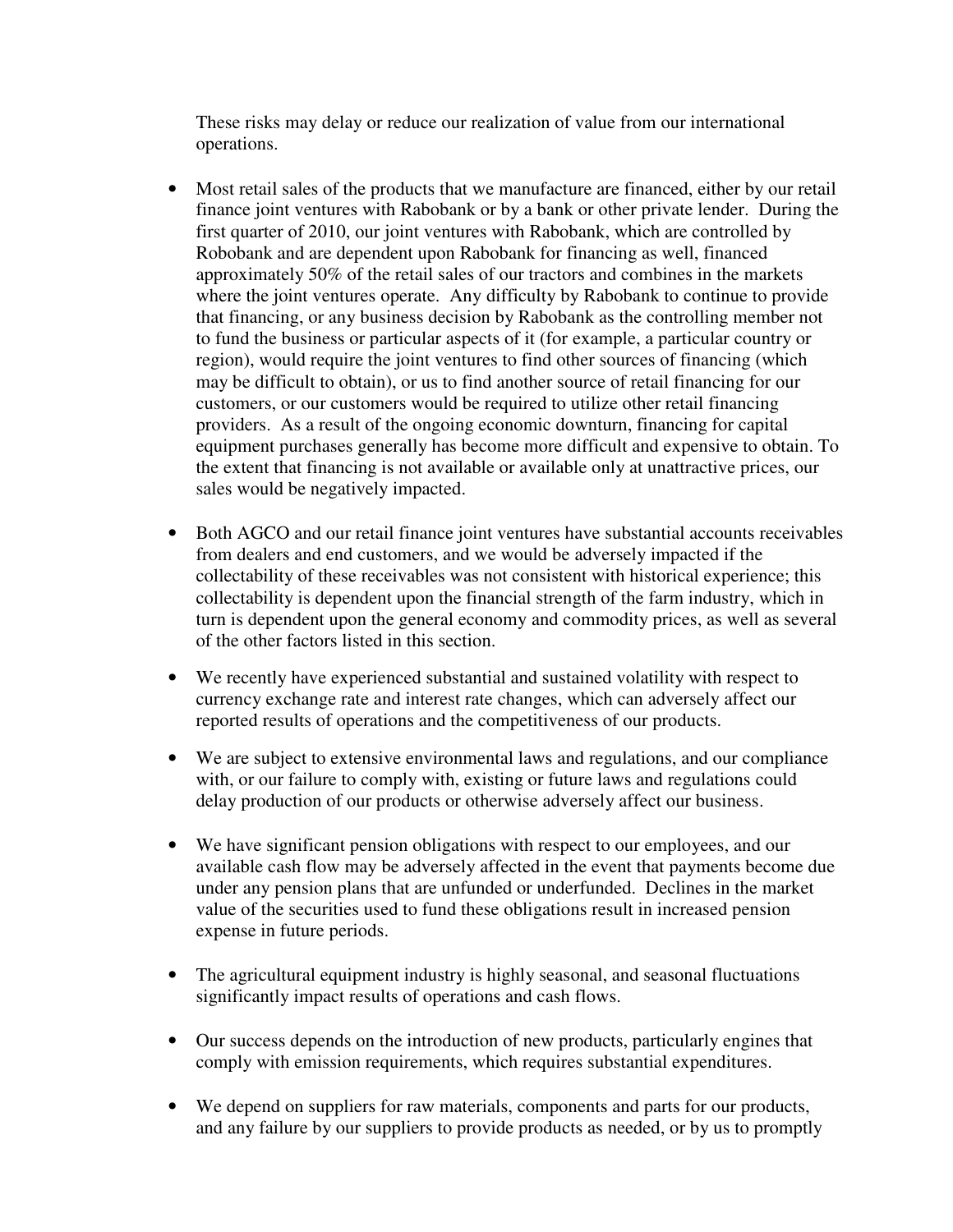address supplier issues, will adversely impact our ability to timely and efficiently manufacture and sell products. We also are subject to raw material price fluctuations, which can adversely affect our manufacturing costs.

- We face significant competition and, if we are unable to compete successfully against other agricultural equipment manufacturers, we would lose customers and our net sales and profitability would decline.
- We have a substantial amount of indebtedness, and as result, we are subject to certain restrictive covenants and payment obligations that may adversely affect our ability to operate and expand our business.

\* \* \* \* \*

### *About AGCO*

AGCO, Your Agriculture Company (NYSE: AGCO), was founded in 1990 and offers a full product line of tractors, combines, hay tools, sprayers, forage, tillage equipment, implements and related replacement parts. AGCO agricultural products are sold under the core brands of Challenger®, Fendt®, Massey Ferguson® and Valtra®, and are distributed globally through more than 2,700 independent dealers and distributors, in more than 140 countries worldwide. AGCO provides retail financing through AGCO Finance. AGCO is headquartered in Duluth, Georgia, USA. In 2009, AGCO had net sales of \$6.6 billion.

# # # # #

Please visit our website at www.agcocorp.com.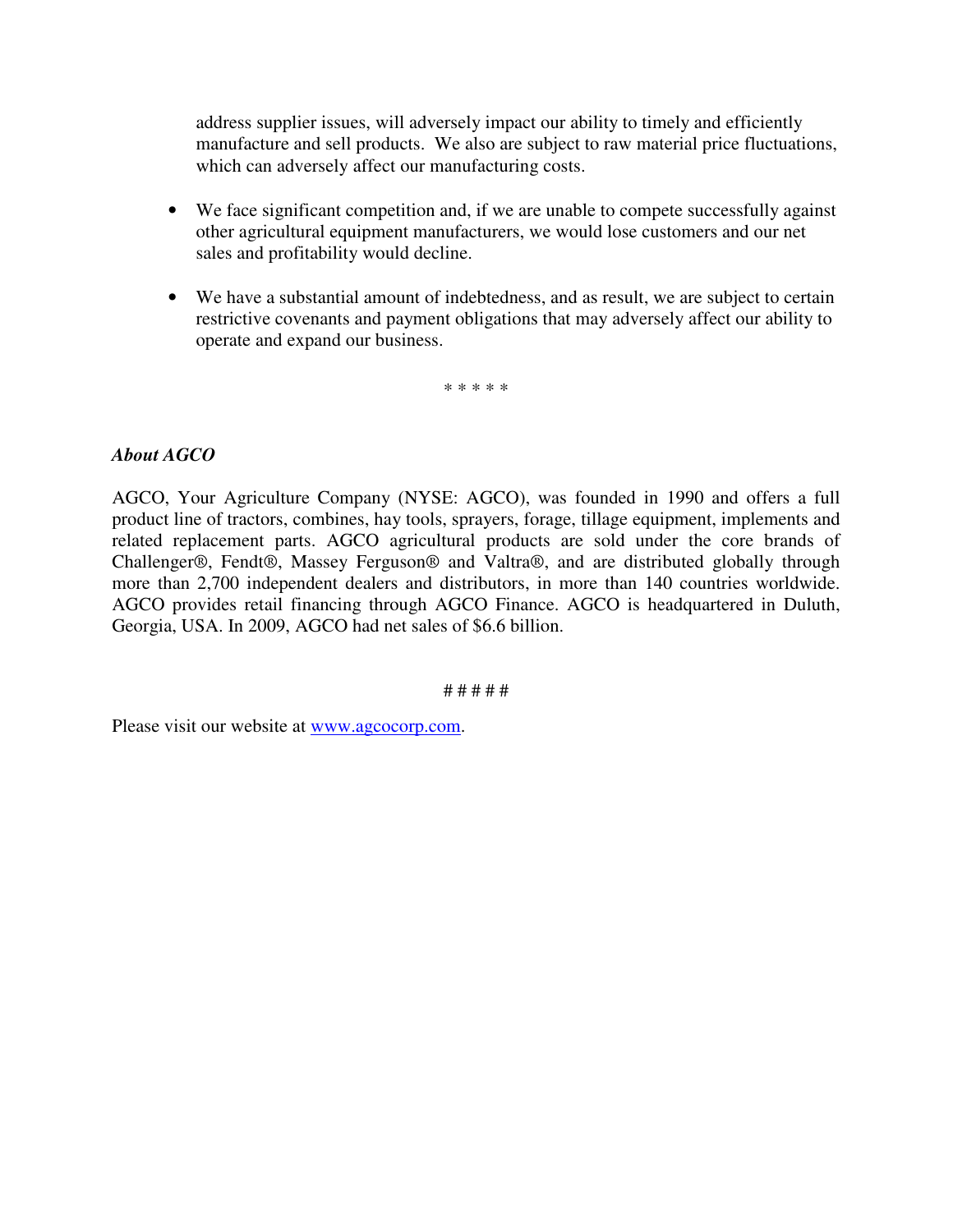### AGCO CORPORATION AND SUBSIDIARIES CONDENSED CONSOLIDATED BALANCE SHEETS (unaudited and in millions)

|                                                                      | June 30,<br>2010     | December 31,<br>2009 |
|----------------------------------------------------------------------|----------------------|----------------------|
| <b>ASSETS</b>                                                        |                      |                      |
|                                                                      |                      |                      |
| <b>Current Assets:</b>                                               |                      |                      |
| Cash and cash equivalents                                            | \$<br>575.0<br>857.3 | \$<br>651.4<br>725.2 |
| Accounts and notes receivable, net<br>Inventories, net               | 1,286.3              | 1,156.7              |
| Deferred tax assets                                                  | 74.1                 | 63.6                 |
| Other current assets                                                 | 141.2                | 151.6                |
| Total current assets                                                 | 2,933.9              | 2.748.5              |
| Property, plant and equipment, net                                   | 798.2                | 910.0                |
| Investment in affiliates                                             | 346.0                | 353.9                |
| Deferred tax assets                                                  | 64.4                 | 70.0                 |
| Other assets                                                         | 123.2                | 115.7                |
| Intangible assets, net                                               | 147.9                | 166.8                |
| Goodwill                                                             | 561.2                | 634.0                |
| Total assets                                                         | \$<br>4,974.8        | \$<br>4,998.9        |
| <b>LIABILITIES AND STOCKHOLDERS' EQUITY</b><br>Current Liabilities:  |                      |                      |
| Current portion of long-term debt                                    | \$                   | \$<br>0.1            |
| Convertible senior subordinated notes                                | 197.1                | 193.0                |
| Securitization facilities                                            | 122.4                |                      |
| Accounts payable                                                     | 671.0                | 621.6                |
| Accrued expenses                                                     | 763.5                | 808.7                |
| Other current liabilities                                            | 59.5                 | 45.5                 |
| Total current liabilities                                            | 1,813.5              | 1,668.9              |
| Long-term debt, less current portion                                 | 416.3                | 454.0                |
| Pensions and postretirement health care benefits                     | 251.8                | 276.6                |
| Deferred tax liabilities                                             | 106.8                | 118.7                |
| Other noncurrent liabilities                                         | 70.8                 | 78.0                 |
| <b>Total liabilities</b>                                             | 2.659.2              | 2,596.2              |
| Temporary Equity:                                                    |                      |                      |
| Equity component of redeemable convertible senior subordinated notes | 4.1                  | 8.3                  |
| Stockholders' Equity:                                                |                      |                      |
| AGCO Corporation stockholders' equity:                               |                      |                      |
| Common stock                                                         | 0.9                  | 0.9                  |
| Additional paid-in capital                                           | 1,060.1              | 1,061.9              |
| Retained earnings                                                    | 1,590.8              | 1,517.8              |
| Accumulated other comprehensive loss                                 | (341.2)              | (187.4)              |
| Total AGCO Corporation stockholders' equity                          | 2,310.6              | 2,393.2              |
| Noncontrolling interest                                              | 0.9                  | 1.2                  |
| Total stockholders' equity                                           | 2,311.5              | 2,394.4              |
| Total liabilities, temporary equity and stockholders' equity         | \$<br>4.974.8        | \$<br>4.998.9        |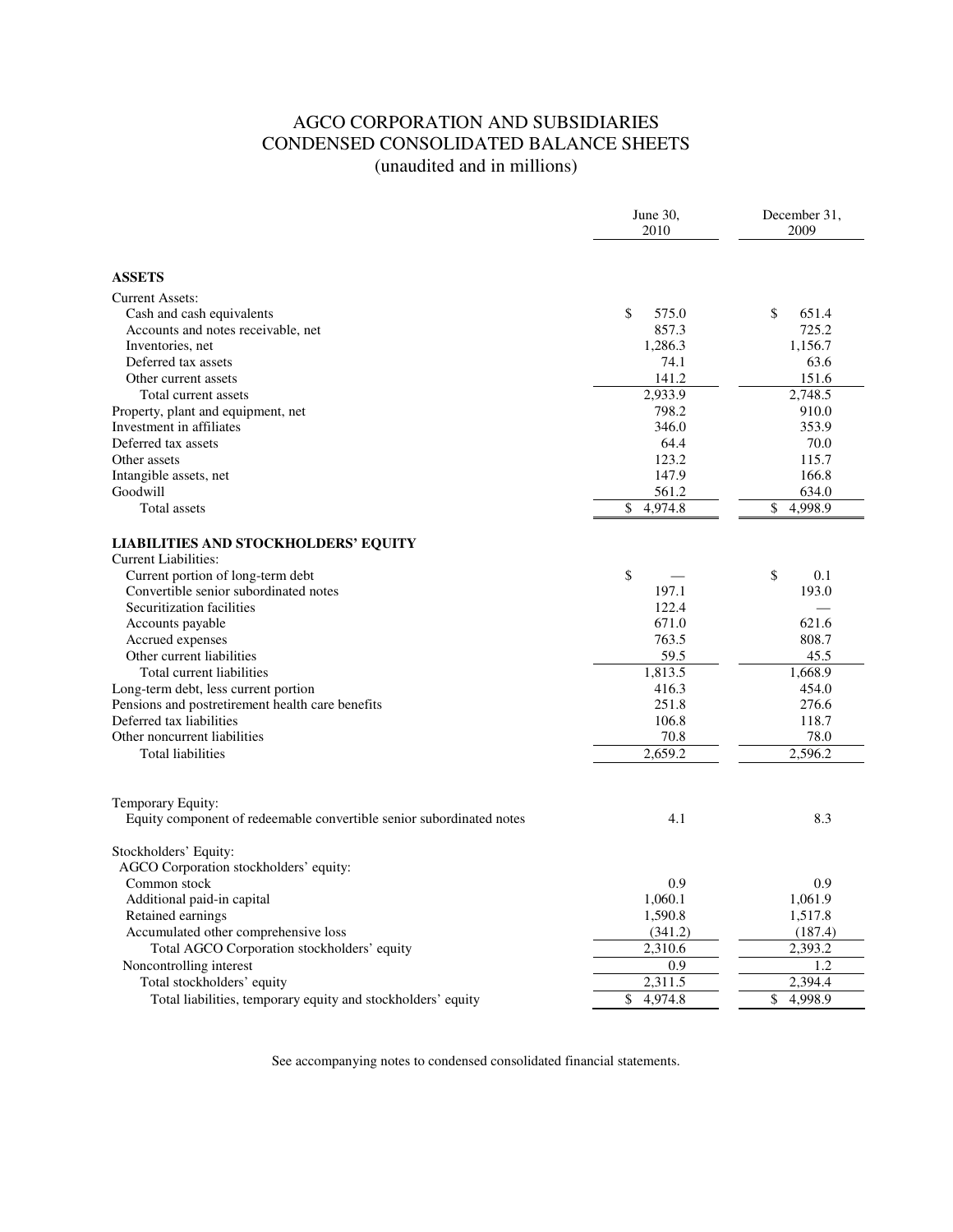# AGCO CORPORATION AND SUBSIDIARIES CONDENSED CONSOLIDATED STATEMENTS OF OPERATIONS (unaudited and in millions, except per share data)

|                                                                                | Three Months Ended June 30, |               |  |
|--------------------------------------------------------------------------------|-----------------------------|---------------|--|
|                                                                                | 2010                        | 2009          |  |
| Net sales                                                                      | \$<br>1,743.0               | \$<br>1,767.0 |  |
| Cost of goods sold                                                             | 1,421.9                     | 1.475.2       |  |
| Gross profit                                                                   | 321.1                       | 291.8         |  |
| Selling, general and administrative expenses                                   | 164.8                       | 154.2         |  |
| Engineering expenses                                                           | 55.0                        | 52.1          |  |
| Restructuring and other infrequent expenses                                    | 0.5                         | 2.8           |  |
| Amortization of intangibles                                                    | 4.3                         | 4.6           |  |
| Income from operations                                                         | 96.5                        | 78.1          |  |
| Interest expense, net                                                          | 8.3                         | 11.5          |  |
| Other expense, net                                                             | 7.3                         | 8.4           |  |
| Income before income taxes and equity in net earnings of affiliates            | 80.9                        | 58.2          |  |
| Income tax provision                                                           | 31.9                        | 14.0          |  |
| Income before equity in net earnings of affiliates                             | 49.0                        | 44.2          |  |
| Equity in net earnings of affiliates                                           | 13.8                        | 13.2          |  |
| Net income                                                                     | 62.8                        | 57.4          |  |
| Net loss attributable to noncontrolling interest                               | 0.1                         |               |  |
| Net income attributable to AGCO Corporation and subsidiaries                   | \$<br>62.9                  | \$<br>57.4    |  |
| Net income per common share attributable to AGCO Corporation and subsidiaries: |                             |               |  |
| <b>Basic</b>                                                                   | 0.68<br>\$                  | \$<br>0.62    |  |
| Diluted                                                                        | \$<br>0.66                  | \$<br>0.61    |  |
| Weighted average number of common and common equivalent shares outstanding:    |                             |               |  |
| <b>Basic</b>                                                                   | 92.9                        | 92.3          |  |
| Diluted                                                                        | 95.9                        | 93.8          |  |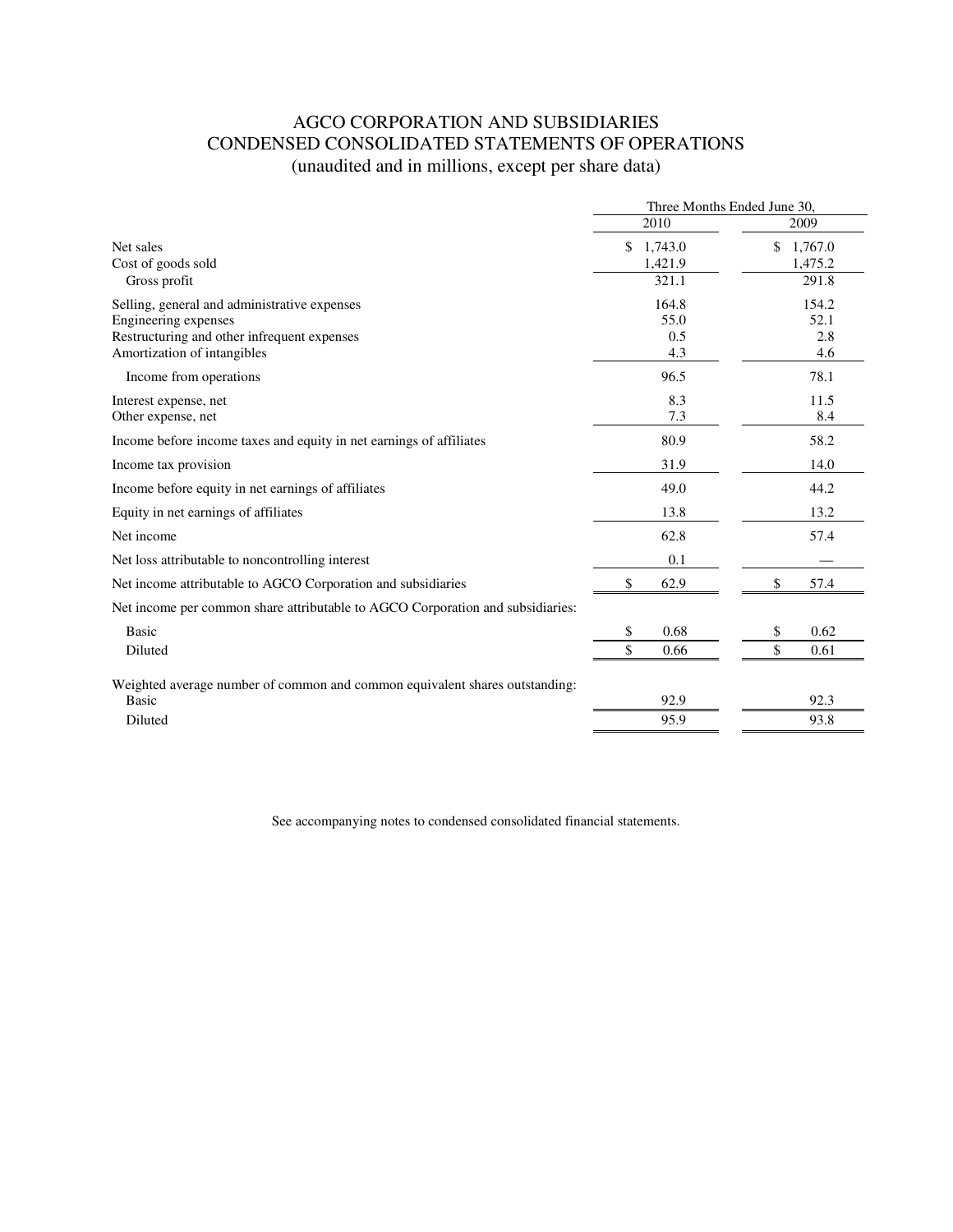# AGCO CORPORATION AND SUBSIDIARIES CONDENSED CONSOLIDATED STATEMENTS OF OPERATIONS (unaudited and in millions, except per share data)

|                                                                                | Six Months Ended June 30, |               |  |
|--------------------------------------------------------------------------------|---------------------------|---------------|--|
|                                                                                | 2010                      | 2009          |  |
| Net sales                                                                      | \$<br>3,071.2             | \$<br>3,299.7 |  |
| Cost of goods sold                                                             | 2,525.5                   | 2,737.1       |  |
| Gross profit                                                                   | 545.7                     | 562.6         |  |
| Selling, general and administrative expenses                                   | 321.8                     | 315.8         |  |
| Engineering expenses                                                           | 107.1                     | 100.1         |  |
| Restructuring and other infrequent expenses                                    | 2.1                       | 2.8           |  |
| Amortization of intangibles                                                    | 8.8                       | 8.7           |  |
| Income from operations                                                         | 105.9                     | 135.2         |  |
| Interest expense, net                                                          | 17.9                      | 23.0          |  |
| Other expense, net                                                             | 4.8                       | 14.8          |  |
| Income before income taxes and equity in net earnings of affiliates            | 83.2                      | 97.4          |  |
| Income tax provision                                                           | 35.7                      | 28.4          |  |
| Income before equity in net earnings of affiliates                             | 47.5                      | 69.0          |  |
| Equity in net earnings of affiliates                                           | 25.3                      | 22.1          |  |
| Net income                                                                     | 72.8                      | 91.1          |  |
| Net loss attributable to noncontrolling interest                               | 0.2                       |               |  |
| Net income attributable to AGCO Corporation and subsidiaries                   | \$<br>73.0                | \$<br>91.1    |  |
| Net income per common share attributable to AGCO Corporation and subsidiaries: |                           |               |  |
| <b>Basic</b>                                                                   | 0.79<br>\$                | 0.99<br>\$    |  |
| Diluted                                                                        | \$<br>0.76                | \$<br>0.98    |  |
| Weighted average number of common and common equivalent shares outstanding:    |                           |               |  |
| <b>Basic</b>                                                                   | 92.7                      | 92.1          |  |
| Diluted                                                                        | 96.1                      | 92.9          |  |
|                                                                                |                           |               |  |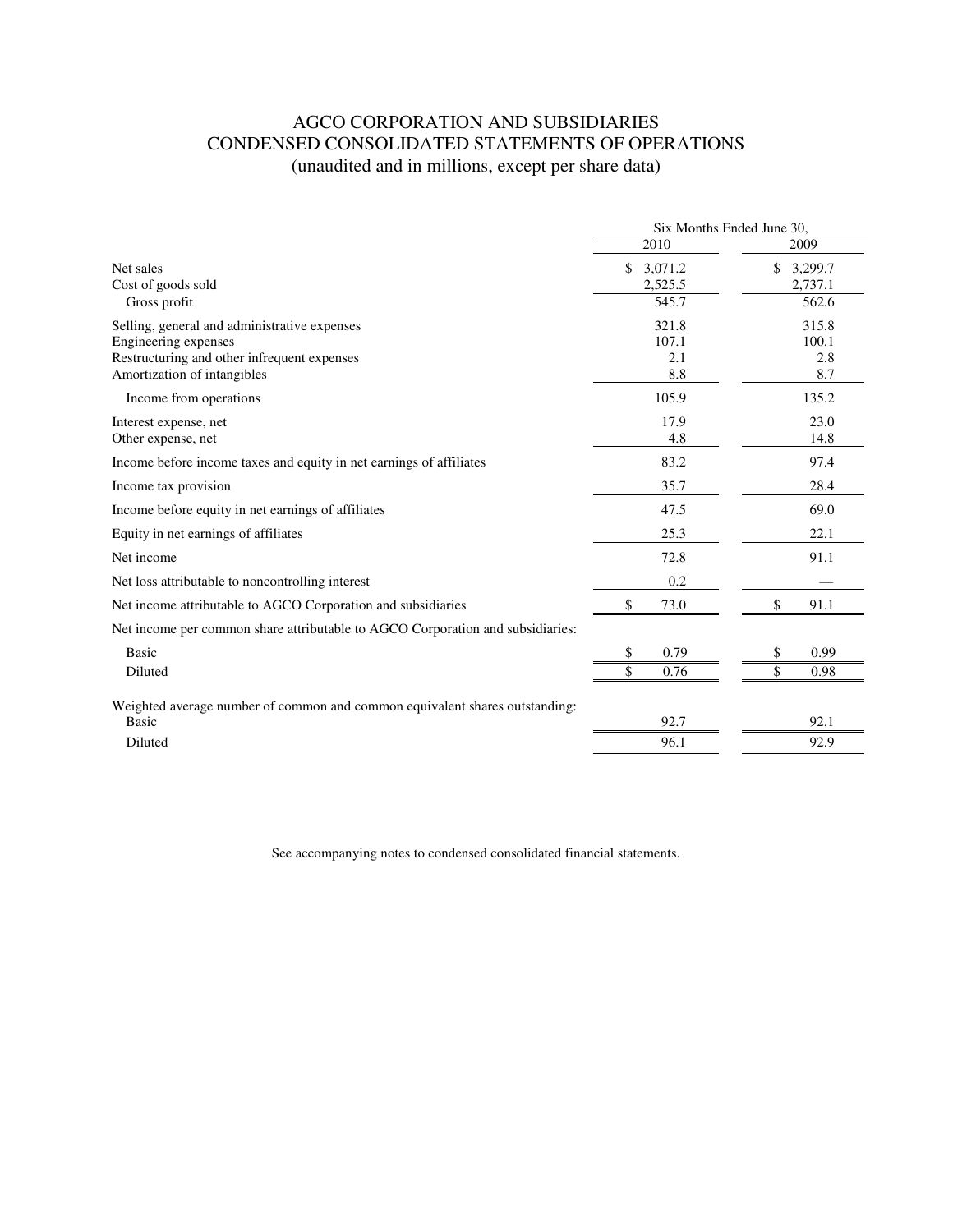### AGCO CORPORATION AND SUBSIDIARIES CONDENSED CONSOLIDATED STATEMENTS OF CASH FLOWS (unaudited and in millions)

| 2010<br>2009<br>Cash flows from operating activities:<br>Net income<br>91.1<br>\$<br>72.8<br>\$<br>Adjustments to reconcile net income to net cash provided by (used in) operating<br>activities:<br>Depreciation<br>64.8<br>53.2<br>Deferred debt issuance cost amortization<br>1.4<br>1.4<br>Amortization of intangibles<br>8.8<br>8.7<br>8.0<br>7.5<br>Amortization of debt discount<br>5.2<br>Stock compensation<br>8.4<br>Equity in net earnings of affiliates, net of cash received<br>(18.9)<br>(14.4)<br>Deferred income tax provision<br>(5.8)<br>(7.2)<br>Gain on sale of property, plant and equipment<br>(0.2)<br>(0.1)<br>Changes in operating assets and liabilities:<br>Accounts and notes receivable, net<br>(18.7)<br>(55.1)<br>Inventories, net<br>(227.1)<br>(3.1)<br>Other current and noncurrent assets<br>(33.1)<br>1.4<br>104.5<br>Accounts payable<br>(331.2)<br>Accrued expenses<br>34.6<br>(15.8)<br>Other current and noncurrent liabilities<br>17.1<br>(10.5)<br>(59.3)<br>(356.9)<br>Total adjustments<br>(265.8)<br>Net cash provided by (used in) operating activities<br>13.5<br>Cash flows from investing activities:<br>Purchases of property, plant and equipment<br>(45.3)<br>(97.8)<br>Proceeds from sale of property, plant and equipment<br>0.3<br>1.4<br>Investments in unconsolidated affiliates, net<br>(0.2)<br>Restricted cash and other<br>29.0<br>(45.0)<br>(67.6)<br>Net cash used in investing activities<br>Cash flows from financing activities:<br>Repayment of debt obligations, net<br>(14.5)<br>(19.4)<br>Payment of minimum tax withholdings on stock compensation<br>(11.0)<br>(5.2)<br>Proceeds from issuance of common stock<br>0.1<br>Investments by noncontrolling interest<br>1.3<br>(25.4)<br>(23.3)<br>Net cash used in financing activities<br>(19.5)<br>Effect of exchange rate changes on cash and cash equivalents<br>40.3<br>(316.4)<br>Decrease in cash and cash equivalents<br>(76.4)<br>Cash and cash equivalents, beginning of period<br>651.4<br>506.1 |                                          | Six Months Ended June 30, |             |  |
|---------------------------------------------------------------------------------------------------------------------------------------------------------------------------------------------------------------------------------------------------------------------------------------------------------------------------------------------------------------------------------------------------------------------------------------------------------------------------------------------------------------------------------------------------------------------------------------------------------------------------------------------------------------------------------------------------------------------------------------------------------------------------------------------------------------------------------------------------------------------------------------------------------------------------------------------------------------------------------------------------------------------------------------------------------------------------------------------------------------------------------------------------------------------------------------------------------------------------------------------------------------------------------------------------------------------------------------------------------------------------------------------------------------------------------------------------------------------------------------------------------------------------------------------------------------------------------------------------------------------------------------------------------------------------------------------------------------------------------------------------------------------------------------------------------------------------------------------------------------------------------------------------------------------------------------------------------------------------------------------------------------------------------|------------------------------------------|---------------------------|-------------|--|
|                                                                                                                                                                                                                                                                                                                                                                                                                                                                                                                                                                                                                                                                                                                                                                                                                                                                                                                                                                                                                                                                                                                                                                                                                                                                                                                                                                                                                                                                                                                                                                                                                                                                                                                                                                                                                                                                                                                                                                                                                                 |                                          |                           |             |  |
|                                                                                                                                                                                                                                                                                                                                                                                                                                                                                                                                                                                                                                                                                                                                                                                                                                                                                                                                                                                                                                                                                                                                                                                                                                                                                                                                                                                                                                                                                                                                                                                                                                                                                                                                                                                                                                                                                                                                                                                                                                 |                                          |                           |             |  |
|                                                                                                                                                                                                                                                                                                                                                                                                                                                                                                                                                                                                                                                                                                                                                                                                                                                                                                                                                                                                                                                                                                                                                                                                                                                                                                                                                                                                                                                                                                                                                                                                                                                                                                                                                                                                                                                                                                                                                                                                                                 |                                          |                           |             |  |
|                                                                                                                                                                                                                                                                                                                                                                                                                                                                                                                                                                                                                                                                                                                                                                                                                                                                                                                                                                                                                                                                                                                                                                                                                                                                                                                                                                                                                                                                                                                                                                                                                                                                                                                                                                                                                                                                                                                                                                                                                                 |                                          |                           |             |  |
|                                                                                                                                                                                                                                                                                                                                                                                                                                                                                                                                                                                                                                                                                                                                                                                                                                                                                                                                                                                                                                                                                                                                                                                                                                                                                                                                                                                                                                                                                                                                                                                                                                                                                                                                                                                                                                                                                                                                                                                                                                 |                                          |                           |             |  |
|                                                                                                                                                                                                                                                                                                                                                                                                                                                                                                                                                                                                                                                                                                                                                                                                                                                                                                                                                                                                                                                                                                                                                                                                                                                                                                                                                                                                                                                                                                                                                                                                                                                                                                                                                                                                                                                                                                                                                                                                                                 |                                          |                           |             |  |
|                                                                                                                                                                                                                                                                                                                                                                                                                                                                                                                                                                                                                                                                                                                                                                                                                                                                                                                                                                                                                                                                                                                                                                                                                                                                                                                                                                                                                                                                                                                                                                                                                                                                                                                                                                                                                                                                                                                                                                                                                                 |                                          |                           |             |  |
|                                                                                                                                                                                                                                                                                                                                                                                                                                                                                                                                                                                                                                                                                                                                                                                                                                                                                                                                                                                                                                                                                                                                                                                                                                                                                                                                                                                                                                                                                                                                                                                                                                                                                                                                                                                                                                                                                                                                                                                                                                 |                                          |                           |             |  |
|                                                                                                                                                                                                                                                                                                                                                                                                                                                                                                                                                                                                                                                                                                                                                                                                                                                                                                                                                                                                                                                                                                                                                                                                                                                                                                                                                                                                                                                                                                                                                                                                                                                                                                                                                                                                                                                                                                                                                                                                                                 |                                          |                           |             |  |
|                                                                                                                                                                                                                                                                                                                                                                                                                                                                                                                                                                                                                                                                                                                                                                                                                                                                                                                                                                                                                                                                                                                                                                                                                                                                                                                                                                                                                                                                                                                                                                                                                                                                                                                                                                                                                                                                                                                                                                                                                                 |                                          |                           |             |  |
|                                                                                                                                                                                                                                                                                                                                                                                                                                                                                                                                                                                                                                                                                                                                                                                                                                                                                                                                                                                                                                                                                                                                                                                                                                                                                                                                                                                                                                                                                                                                                                                                                                                                                                                                                                                                                                                                                                                                                                                                                                 |                                          |                           |             |  |
|                                                                                                                                                                                                                                                                                                                                                                                                                                                                                                                                                                                                                                                                                                                                                                                                                                                                                                                                                                                                                                                                                                                                                                                                                                                                                                                                                                                                                                                                                                                                                                                                                                                                                                                                                                                                                                                                                                                                                                                                                                 |                                          |                           |             |  |
|                                                                                                                                                                                                                                                                                                                                                                                                                                                                                                                                                                                                                                                                                                                                                                                                                                                                                                                                                                                                                                                                                                                                                                                                                                                                                                                                                                                                                                                                                                                                                                                                                                                                                                                                                                                                                                                                                                                                                                                                                                 |                                          |                           |             |  |
|                                                                                                                                                                                                                                                                                                                                                                                                                                                                                                                                                                                                                                                                                                                                                                                                                                                                                                                                                                                                                                                                                                                                                                                                                                                                                                                                                                                                                                                                                                                                                                                                                                                                                                                                                                                                                                                                                                                                                                                                                                 |                                          |                           |             |  |
|                                                                                                                                                                                                                                                                                                                                                                                                                                                                                                                                                                                                                                                                                                                                                                                                                                                                                                                                                                                                                                                                                                                                                                                                                                                                                                                                                                                                                                                                                                                                                                                                                                                                                                                                                                                                                                                                                                                                                                                                                                 |                                          |                           |             |  |
|                                                                                                                                                                                                                                                                                                                                                                                                                                                                                                                                                                                                                                                                                                                                                                                                                                                                                                                                                                                                                                                                                                                                                                                                                                                                                                                                                                                                                                                                                                                                                                                                                                                                                                                                                                                                                                                                                                                                                                                                                                 |                                          |                           |             |  |
|                                                                                                                                                                                                                                                                                                                                                                                                                                                                                                                                                                                                                                                                                                                                                                                                                                                                                                                                                                                                                                                                                                                                                                                                                                                                                                                                                                                                                                                                                                                                                                                                                                                                                                                                                                                                                                                                                                                                                                                                                                 |                                          |                           |             |  |
|                                                                                                                                                                                                                                                                                                                                                                                                                                                                                                                                                                                                                                                                                                                                                                                                                                                                                                                                                                                                                                                                                                                                                                                                                                                                                                                                                                                                                                                                                                                                                                                                                                                                                                                                                                                                                                                                                                                                                                                                                                 |                                          |                           |             |  |
|                                                                                                                                                                                                                                                                                                                                                                                                                                                                                                                                                                                                                                                                                                                                                                                                                                                                                                                                                                                                                                                                                                                                                                                                                                                                                                                                                                                                                                                                                                                                                                                                                                                                                                                                                                                                                                                                                                                                                                                                                                 |                                          |                           |             |  |
|                                                                                                                                                                                                                                                                                                                                                                                                                                                                                                                                                                                                                                                                                                                                                                                                                                                                                                                                                                                                                                                                                                                                                                                                                                                                                                                                                                                                                                                                                                                                                                                                                                                                                                                                                                                                                                                                                                                                                                                                                                 |                                          |                           |             |  |
|                                                                                                                                                                                                                                                                                                                                                                                                                                                                                                                                                                                                                                                                                                                                                                                                                                                                                                                                                                                                                                                                                                                                                                                                                                                                                                                                                                                                                                                                                                                                                                                                                                                                                                                                                                                                                                                                                                                                                                                                                                 |                                          |                           |             |  |
|                                                                                                                                                                                                                                                                                                                                                                                                                                                                                                                                                                                                                                                                                                                                                                                                                                                                                                                                                                                                                                                                                                                                                                                                                                                                                                                                                                                                                                                                                                                                                                                                                                                                                                                                                                                                                                                                                                                                                                                                                                 |                                          |                           |             |  |
|                                                                                                                                                                                                                                                                                                                                                                                                                                                                                                                                                                                                                                                                                                                                                                                                                                                                                                                                                                                                                                                                                                                                                                                                                                                                                                                                                                                                                                                                                                                                                                                                                                                                                                                                                                                                                                                                                                                                                                                                                                 |                                          |                           |             |  |
|                                                                                                                                                                                                                                                                                                                                                                                                                                                                                                                                                                                                                                                                                                                                                                                                                                                                                                                                                                                                                                                                                                                                                                                                                                                                                                                                                                                                                                                                                                                                                                                                                                                                                                                                                                                                                                                                                                                                                                                                                                 |                                          |                           |             |  |
|                                                                                                                                                                                                                                                                                                                                                                                                                                                                                                                                                                                                                                                                                                                                                                                                                                                                                                                                                                                                                                                                                                                                                                                                                                                                                                                                                                                                                                                                                                                                                                                                                                                                                                                                                                                                                                                                                                                                                                                                                                 |                                          |                           |             |  |
|                                                                                                                                                                                                                                                                                                                                                                                                                                                                                                                                                                                                                                                                                                                                                                                                                                                                                                                                                                                                                                                                                                                                                                                                                                                                                                                                                                                                                                                                                                                                                                                                                                                                                                                                                                                                                                                                                                                                                                                                                                 |                                          |                           |             |  |
|                                                                                                                                                                                                                                                                                                                                                                                                                                                                                                                                                                                                                                                                                                                                                                                                                                                                                                                                                                                                                                                                                                                                                                                                                                                                                                                                                                                                                                                                                                                                                                                                                                                                                                                                                                                                                                                                                                                                                                                                                                 |                                          |                           |             |  |
|                                                                                                                                                                                                                                                                                                                                                                                                                                                                                                                                                                                                                                                                                                                                                                                                                                                                                                                                                                                                                                                                                                                                                                                                                                                                                                                                                                                                                                                                                                                                                                                                                                                                                                                                                                                                                                                                                                                                                                                                                                 |                                          |                           |             |  |
|                                                                                                                                                                                                                                                                                                                                                                                                                                                                                                                                                                                                                                                                                                                                                                                                                                                                                                                                                                                                                                                                                                                                                                                                                                                                                                                                                                                                                                                                                                                                                                                                                                                                                                                                                                                                                                                                                                                                                                                                                                 |                                          |                           |             |  |
|                                                                                                                                                                                                                                                                                                                                                                                                                                                                                                                                                                                                                                                                                                                                                                                                                                                                                                                                                                                                                                                                                                                                                                                                                                                                                                                                                                                                                                                                                                                                                                                                                                                                                                                                                                                                                                                                                                                                                                                                                                 |                                          |                           |             |  |
|                                                                                                                                                                                                                                                                                                                                                                                                                                                                                                                                                                                                                                                                                                                                                                                                                                                                                                                                                                                                                                                                                                                                                                                                                                                                                                                                                                                                                                                                                                                                                                                                                                                                                                                                                                                                                                                                                                                                                                                                                                 |                                          |                           |             |  |
|                                                                                                                                                                                                                                                                                                                                                                                                                                                                                                                                                                                                                                                                                                                                                                                                                                                                                                                                                                                                                                                                                                                                                                                                                                                                                                                                                                                                                                                                                                                                                                                                                                                                                                                                                                                                                                                                                                                                                                                                                                 |                                          |                           |             |  |
|                                                                                                                                                                                                                                                                                                                                                                                                                                                                                                                                                                                                                                                                                                                                                                                                                                                                                                                                                                                                                                                                                                                                                                                                                                                                                                                                                                                                                                                                                                                                                                                                                                                                                                                                                                                                                                                                                                                                                                                                                                 |                                          |                           |             |  |
|                                                                                                                                                                                                                                                                                                                                                                                                                                                                                                                                                                                                                                                                                                                                                                                                                                                                                                                                                                                                                                                                                                                                                                                                                                                                                                                                                                                                                                                                                                                                                                                                                                                                                                                                                                                                                                                                                                                                                                                                                                 |                                          |                           |             |  |
|                                                                                                                                                                                                                                                                                                                                                                                                                                                                                                                                                                                                                                                                                                                                                                                                                                                                                                                                                                                                                                                                                                                                                                                                                                                                                                                                                                                                                                                                                                                                                                                                                                                                                                                                                                                                                                                                                                                                                                                                                                 |                                          |                           |             |  |
|                                                                                                                                                                                                                                                                                                                                                                                                                                                                                                                                                                                                                                                                                                                                                                                                                                                                                                                                                                                                                                                                                                                                                                                                                                                                                                                                                                                                                                                                                                                                                                                                                                                                                                                                                                                                                                                                                                                                                                                                                                 |                                          |                           |             |  |
|                                                                                                                                                                                                                                                                                                                                                                                                                                                                                                                                                                                                                                                                                                                                                                                                                                                                                                                                                                                                                                                                                                                                                                                                                                                                                                                                                                                                                                                                                                                                                                                                                                                                                                                                                                                                                                                                                                                                                                                                                                 | Cash and cash equivalents, end of period | \$<br>575.0               | \$<br>189.7 |  |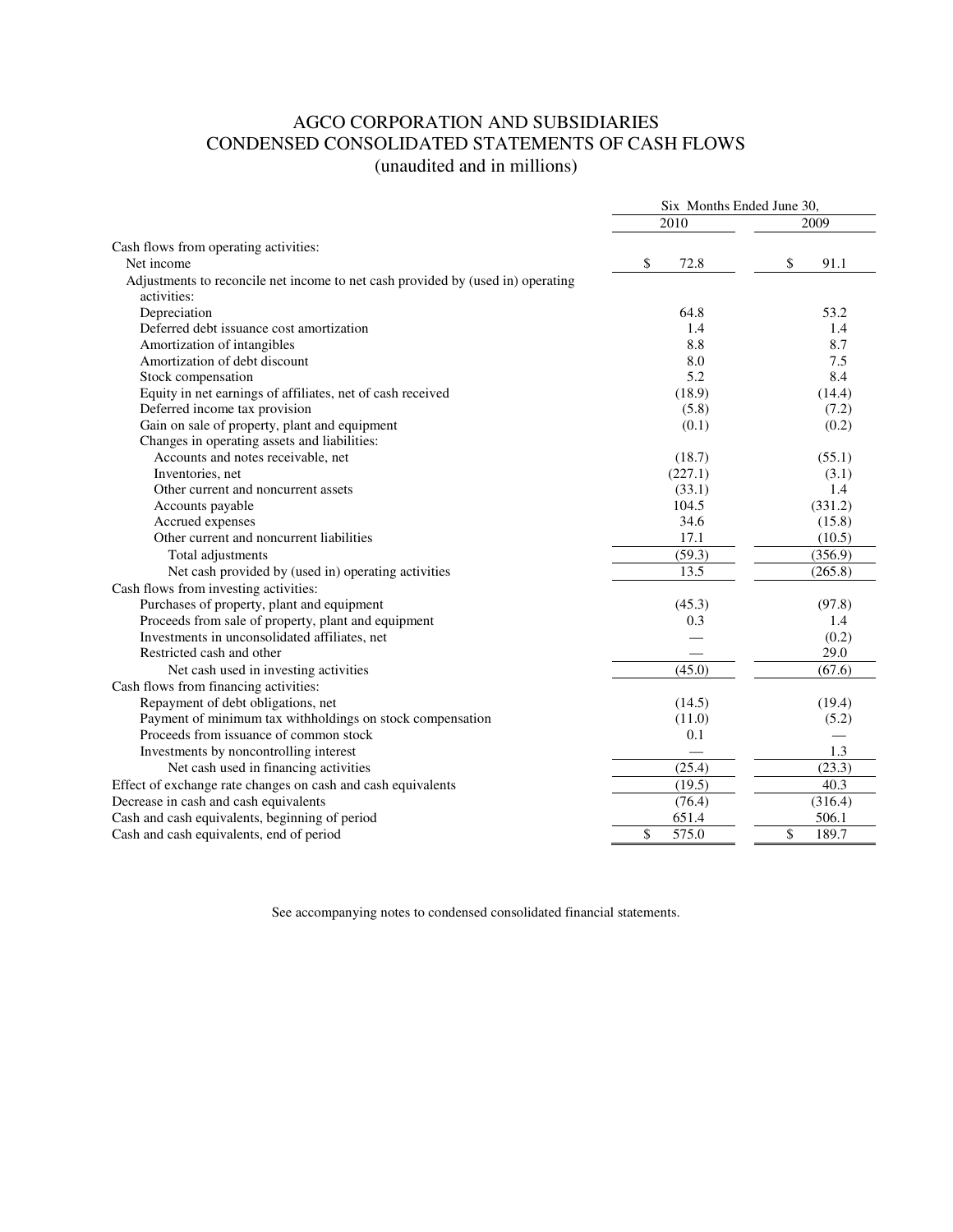### AGCO CORPORATION AND SUBSIDIARIES NOTES TO CONDENSED CONSOLIDATED FINANCIAL STATEMENTS (unaudited, in millions, except per share data)

### **1. DECONSOLIDATION OF JOINT VENTURE**

 On January 1, 2010, the Company adopted the provisions of Accounting Standards Update ("ASU") 2009-17, "Consolidations (Topic 810): Improvements to Financial Reporting by Enterprises Involved with Variable Interest Entities" ("ASU 2009-17"), and performed a qualitative analysis of all its joint ventures, including its GIMA joint venture, to determine whether it had a controlling financial interest in such ventures. As a result of this analysis, the Company determined that its GIMA joint venture should no longer be consolidated into the Company's results of operations or financial position as the Company does not have a controlling financial interest in GIMA based on the shared powers of both joint venture partners to direct the activities that most significantly impact GIMA's financial performance. GIMA is a joint venture between AGCO and Claas Tractor SAS to cooperate in the field of purchasing, design and manufacturing of components for agricultural tractors. Each party has a 50% ownership interest in the joint venture and has an investment of approximately  $\epsilon$ 4.2 million in the joint venture. Both parties purchase all of the production output of the joint venture. The deconsolidation of GIMA resulted in a retroactive reduction to "Noncontrolling interests" within equity and an increase to "Investments in affiliates" in the Company's Condensed Consolidated Balance Sheet as of December 31, 2009 of approximately \$6.4 million. The deconsolidation resulted in a retroactive reduction in the Company's "Net sales" and "Income from Operations" within its Condensed Consolidated Statements of Operations and a reclassification of amounts previously reported as "Net income attributable to noncontrolling interests" to "Equity in net earnings of affiliates," but otherwise had no net impact to the Company's consolidated net income for the three and six months ended June 30, 2009. The deconsolidation also resulted in a reduction of the Company's "Total assets" and "Total liabilities" within its Condensed Consolidated Balance Sheets, but had no net impact to the Company's "Total stockholders' equity" other than the reduction previously mentioned. The Company retroactively restated prior periods and recorded the following adjustments:

| <b>Condensed Consolidated Balance Sheet</b><br>as of December 31, 2009                        | As<br>Previously<br>Reported | Adjustment | As adjusted    |
|-----------------------------------------------------------------------------------------------|------------------------------|------------|----------------|
| Total assets                                                                                  | \$5,062.2                    | \$ (63.3)  | \$.<br>4,998.9 |
| Total liabilities                                                                             | \$2,653.1                    | \$ (56.9)  | \$<br>2,596.2  |
| Condensed Consolidated Statement of<br>Operations for the Three Months Ended<br>June 30, 2009 |                              |            |                |
| Net sales                                                                                     | \$1,795.2                    | \$ (28.2)  | \$<br>1,767.0  |
| Income from operations                                                                        | 77.8<br>S                    | \$<br>0.3  | \$<br>78.1     |
| Condensed Consolidated Statement of<br>Operations for the Six Months Ended<br>June 30, 2009   |                              |            |                |
| Net sales                                                                                     | \$3,374.2                    | \$(74.5)   | S<br>3,299.7   |
| Income from operations                                                                        | 136.4                        | (1.2)      | 135.2          |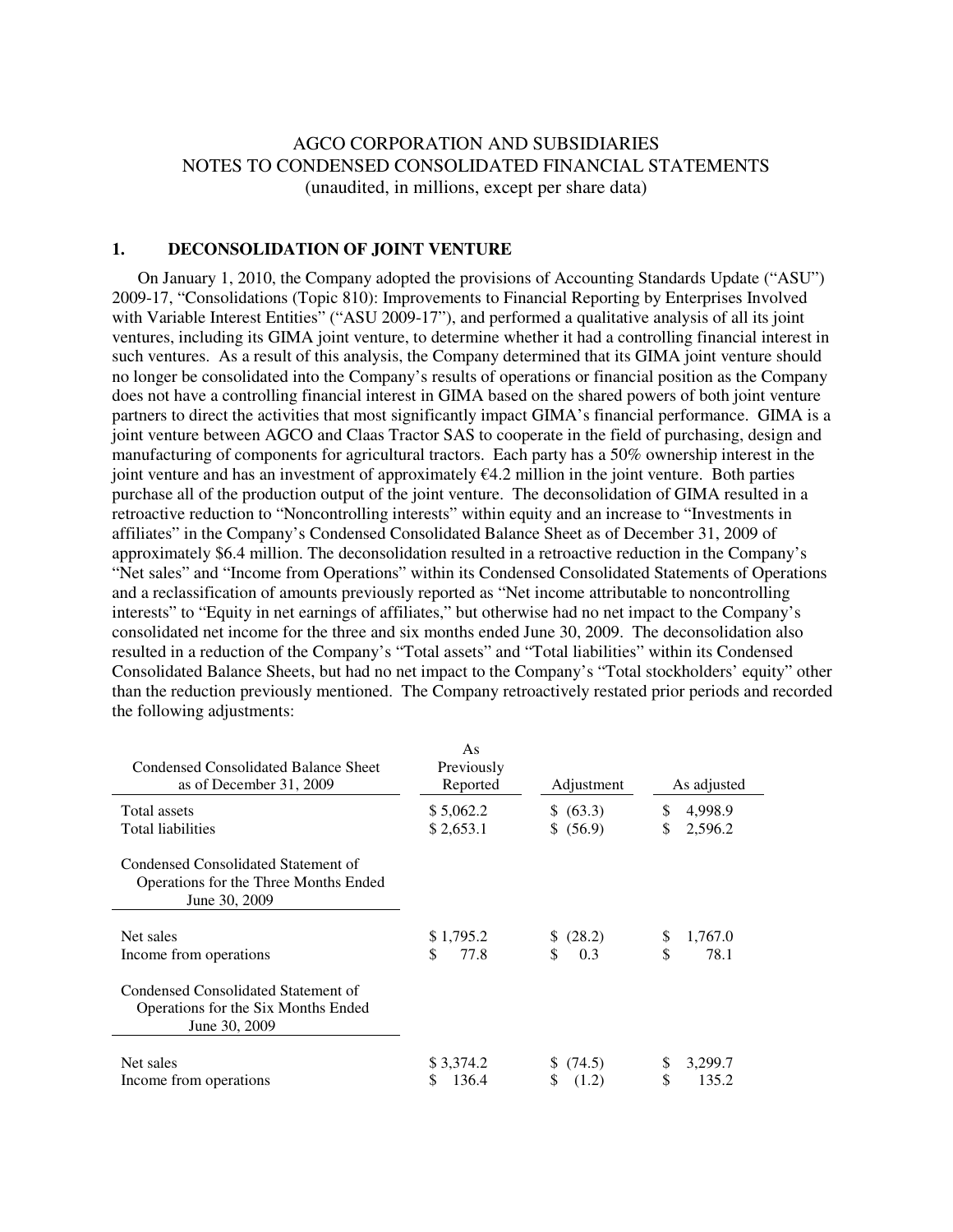### **2. STOCK COMPENSATION EXPENSE**

The Company recorded stock compensation expense as follows:

|                                              | Three Months Ended |      |             | Six Months Ended |      |  |                |
|----------------------------------------------|--------------------|------|-------------|------------------|------|--|----------------|
|                                              | June $30$ .        |      | June $30$ . |                  |      |  |                |
|                                              |                    | 2010 | 2009        |                  | 2010 |  | 2009           |
| Cost of goods sold                           |                    | 0.2  |             |                  | 0.3  |  | 0.5            |
| Selling, general and administrative expenses |                    |      |             |                  |      |  |                |
| Total stock compensation expense             |                    |      |             |                  |      |  | $\mathbf{o}$ . |

#### **3. RESTRUCTURING AND OTHER INFREQUENT EXPENSES**

During 2009 and 2010, the Company announced and initiated several actions to rationalize employee headcount at various manufacturing facilities located in France, Finland, Germany and the United States, as well as at various administrative offices located in the United Kingdom, Spain and the United States. The Company also announced the closure of its combine assembly operations in Randers, Denmark in 2009. During the six months ended June 30, 2010, the Company recorded restructuring and other infrequent expenses of approximately \$2.1 million, primarily related to severance and other related costs associated with the Company's rationalization of its operations in Denmark, Spain, Finland and France. During the six months ended June 30, 2009, the Company recorded restructuring and other infrequent expenses of approximately \$2.8 million, primarily related to severance and other related costs associated with the Company's rationalization of its operations in the United States, the United Kingdom and Finland.

### **4. INDEBTEDNESS**

Indebtedness at June 30, 2010 and December 31, 2009 consisted of the following:

|                                                                 | June $30$ ,<br>2010 | December 31.<br>2009 |
|-----------------------------------------------------------------|---------------------|----------------------|
| $6\%$ % Senior subordinated notes due 2014                      | 244.9               | 286.5                |
| 134\% Convertible senior subordinated notes due 2033            | 197.1               | 193.0                |
| $1\frac{1}{4}\%$ Convertible senior subordinated notes due 2036 | 171.4               | 167.5                |
| Securitization facilities                                       | 122.4               |                      |
| Other long-term debt                                            |                     | 0.1                  |
|                                                                 | 735.8               | 647.1                |
| Current portion of long-term debt<br>Less:                      |                     | (0.1)                |
| 134% Convertible senior subordinated notes due 2033             | (197.1)             | (193.0)              |
| Securitization facilities                                       | (122.4)             |                      |
| Total indebtedness, less current portion                        | 416.3               | 454.0                |

 Holders of the Company's 1¾% convertible senior subordinated notes due 2033 and 1¼% convertible senior subordinated notes due 2036 may convert the notes, if, during any fiscal quarter, the closing sales price of the Company's common stock exceeds, respectively, 120% of the conversion price of \$22.36 per share for the 1¾% convertible senior subordinated notes and \$40.73 per share for the 1¼% convertible senior subordinated notes, for at least 20 trading days in the 30 consecutive trading days ending on the last trading day of the preceding fiscal quarter. As of June 30, 2010 and December 31, 2009, the closing sales price of the Company's common stock had exceeded 120% of the conversion price of the 1¼% convertible senior subordinated notes for at least 20 trading days in the 30 consecutive trading days ending June 30, 2010 and December 31, 2009, respectively, and, therefore, the Company classified the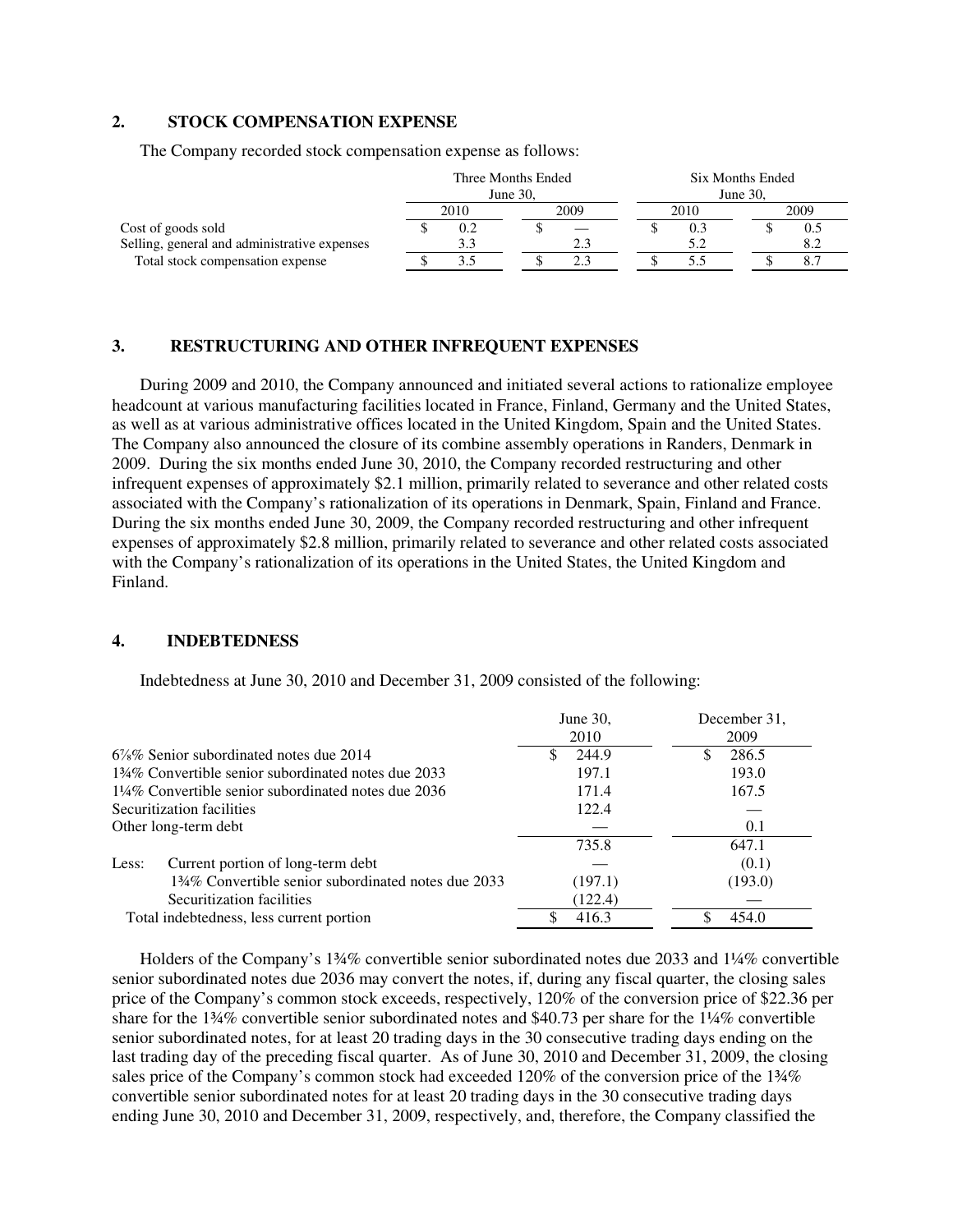notes as a current liability. In accordance with ASU No. 2009-04, "Accounting for Redeemable Equity Instruments," the Company also classified the equity component of the 1¾% convertible senior subordinated notes as "temporary equity." The amount classified as "temporary equity" was measured as the excess of (a) the amount of cash that would be required to be paid upon conversion over (b) the current carrying amount of the liability-classified component. Future classification of both series of notes between current and long-term debt and classification of the equity component of both notes as "temporary equity" is dependent on the closing sales price of the Company's common stock during future quarters. The Company believes it is unlikely the holders of the notes would convert the notes under the provisions of the indenture agreement, thereby requiring the Company to repay the principal portion in cash. In the event the notes were converted, the Company believes it could repay the notes with available cash on hand, funds from the Company's \$300.0 million multi-currency revolving credit facility, or a combination of these sources.

### **5. INVENTORIES**

Inventories at June 30, 2010 and December 31, 2009 were as follows:

|                              | June $30$ ,<br>2010 | December 31.<br>2009 |
|------------------------------|---------------------|----------------------|
| Finished goods               | 529.2               | 480.0                |
| Repair and replacement parts | 393.2               | 383.1                |
| Work in process              | 109.4               | 86.3                 |
| Raw materials                | 254.5               | 207.3                |
| Inventories, net             | \$1,286.3           | \$1,156.7            |

### **6. ACCOUNTS RECEIVABLE SALES AGREEMENTS AND SECURITIZATION FACILITIES**

On January 1, 2010, the Company adopted the provisions of ASU 2009-16, "Transfers and Servicing (Topic 860): Accounting for Transfers of Financial Assets" and ASU 2009-17. As a result of this adoption, the Company's European securitization facilities were required to be recognized within the Company's Condensed Consolidated Balance Sheets. At June 30, 2010, the Company's accounts receivable securitization facilities in Europe had outstanding funding of approximately €99.9 million (or approximately \$122.4 million). Therefore, the Company recognized approximately \$122.4 million of accounts receivable sold through its European securitization facilities as of June 30, 2010 with a corresponding liability equivalent to the funded balance of the facilities.

At June 30, 2010, the Company had accounts receivable sales agreements that permit the sale, on an ongoing basis, of substantially all of its wholesale interest-bearing and non-interest bearing receivables in North America to AGCO Finance LLC and AGCO Finance Canada, Ltd., its 49% owned U.S. and Canadian retail finance joint ventures. As of June 30, 2010, net cash received from receivables sold under the U.S. and Canadian accounts receivable sales agreements was approximately \$404.5 million.

Losses on sales of receivables primarily under the Company's accounts receivable sales agreements in North America with AGCO Finance, reflected within "Other expense, net" in the Company's Condensed Consolidated Statements of Operations, were approximately \$3.7 million and \$6.3 million during the three and six months ended June 30, 2010, respectively. Losses on sales of receivables primarily under the Company's European securitization facility and former U.S. and Canadian securitization facilities were approximately \$5.2 million and \$10.2 million during the three and six months ended June 30, 2009, respectively.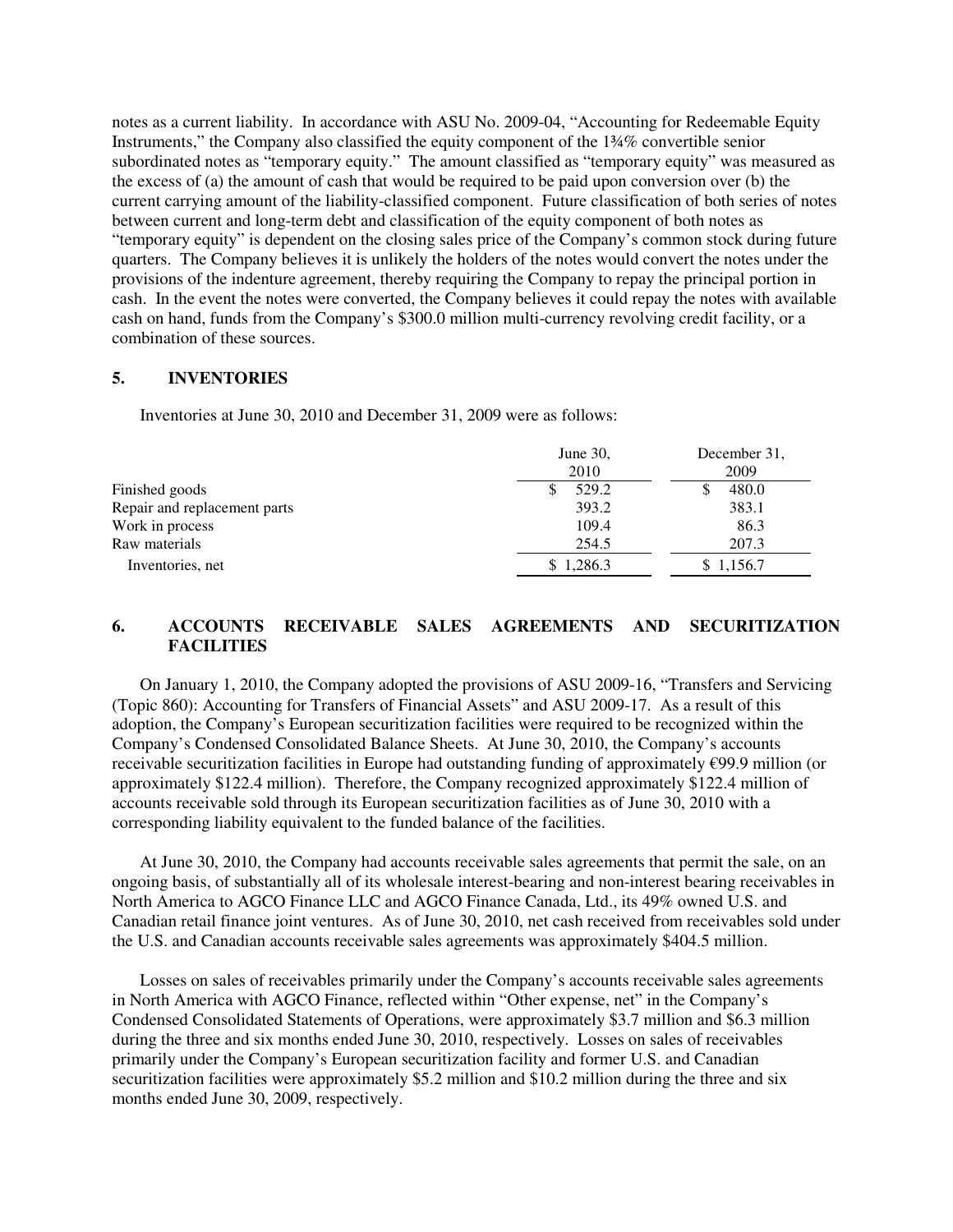The Company's AGCO Finance retail finance joint ventures in Europe, Brazil and Australia also provide wholesale financing to the Company's dealers. The receivables associated with these arrangements are without recourse to the Company. As of June 30, 2010 and December 31, 2009, these retail finance joint ventures had approximately \$162.7 million and \$176.9 million, respectively, of outstanding accounts receivable associated with these arrangements. In addition, the Company sells certain trade receivables under factoring arrangements to other financial institutions around the world.

### **7. EARNINGS PER SHARE**

The Company's convertible senior subordinated notes provide for (i) the settlement upon conversion in cash up to the principal amount of the converted notes with any excess conversion value settled in shares of the Company's common stock, and (ii) the conversion rate to be increased under certain circumstances if the notes are converted in connection with certain change of control transactions. Dilution of weighted shares outstanding will depend on the Company's stock price for the excess conversion value using the treasury stock method. A reconciliation of net income attributable to AGCO Corporation and subsidiaries and weighted average common shares outstanding for purposes of calculating basic and diluted earnings per share for the three and six months ended June 30, 2010 and 2009 is as follows:

|                                                                                                                                                                   | Three Months Ended June 30, |             | Six Months Ended June 30, |             |  |
|-------------------------------------------------------------------------------------------------------------------------------------------------------------------|-----------------------------|-------------|---------------------------|-------------|--|
|                                                                                                                                                                   | 2010                        | 2009        | 2010                      | 2009        |  |
| Basic net income per share:<br>Net income attributable to AGCO<br>Corporation and subsidiaries                                                                    | \$<br>62.9                  | 57.4<br>\$  | 73.0<br>\$                | 91.1<br>\$  |  |
| Weighted average number of common<br>shares outstanding                                                                                                           | 92.9                        | 92.3        | 92.7                      | 92.1        |  |
| Basic net income per share attributable to<br>AGCO Corporation and subsidiaries                                                                                   | 0.68<br>\$                  | 0.62<br>\$  | 0.79<br>\$                | 0.99<br>S   |  |
| Diluted net income per share:<br>Net income attributable to AGCO<br>Corporation and subsidiaries for<br>purposes of computing<br>diluted net income per share     | 62.9<br>\$                  | 57.4<br>S   | 73.0<br>S                 | 91.1        |  |
| Weighted average number of common<br>shares outstanding<br>Dilutive stock options, performance<br>share awards and restricted                                     | 92.9                        | 92.3        | 92.7                      | 92.1        |  |
| stock awards<br>Weighted average assumed conversion<br>of contingently convertible senior                                                                         | 0.2                         | 0.2         | 0.5                       | 0.2         |  |
| subordinated notes<br>Weighted average number of common<br>and common equivalent shares<br>outstanding for purposes of<br>computing diluted earnings per<br>share | 2.8<br>95.9                 | 1.3<br>93.8 | 2.9<br>96.1               | 0.6<br>92.9 |  |
| Diluted net income per share attributable to<br>AGCO Corporation and subsidiaries                                                                                 | \$<br>0.66                  | 0.61<br>\$  | \$<br>0.76                | 0.98<br>S   |  |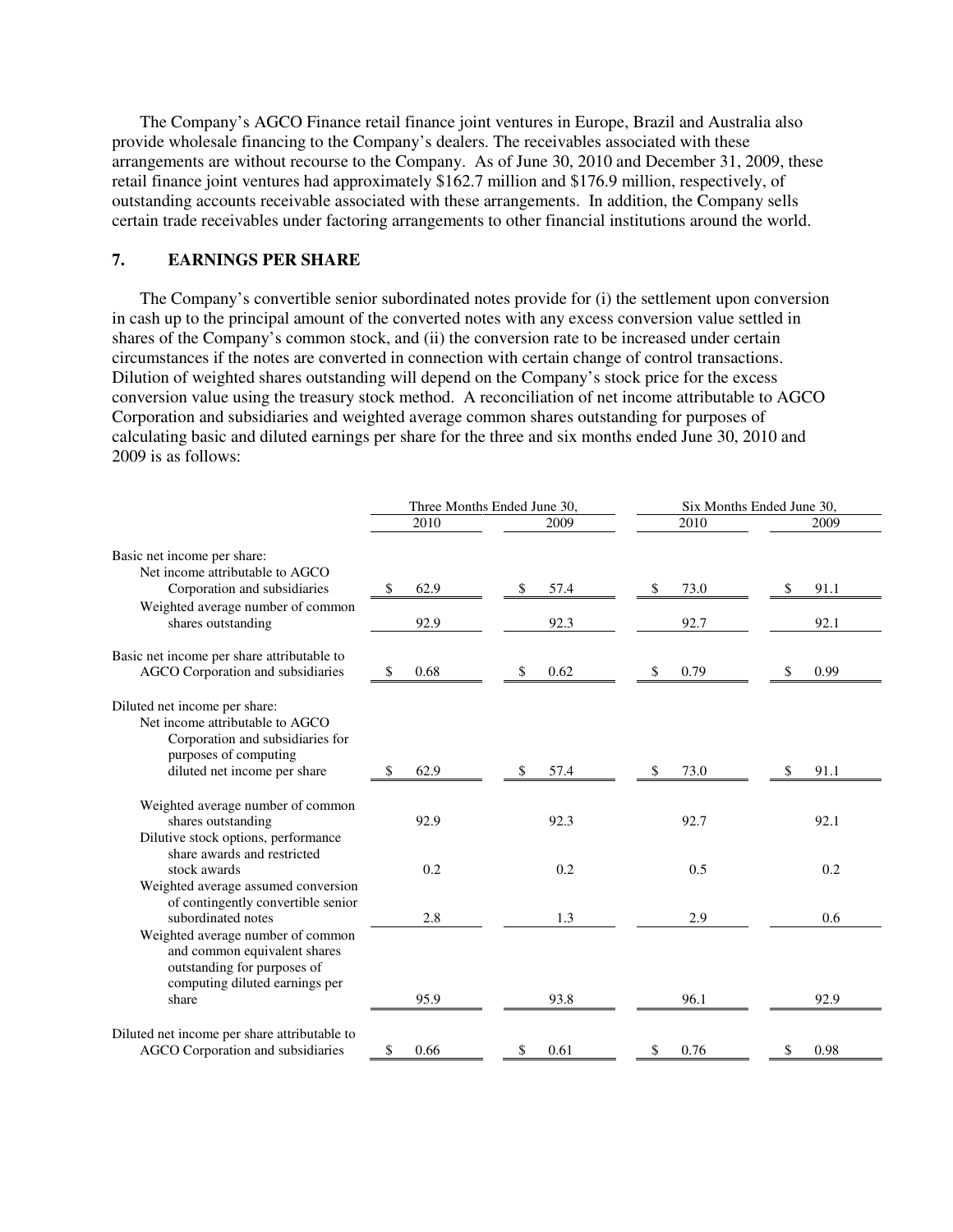#### **8. SEGMENT REPORTING**

 Effective January 1, 2010, the Company modified its system of reporting, resulting from changes to its internal management and organizational structure over the past year, which changed its reportable segments from North America; South America; Europe/Africa/Middle East; and Asia/Pacific to North America; South America; Europe/Africa/Middle East; and Rest of World. The Rest of World reportable segment includes the regions of Eastern Europe, Asia, Australia and New Zealand, and the Europe/Africa/ Middle East segment no longer includes certain markets in Eastern Europe. Effective January 1, 2010, these reportable segments are reflective of how the Company's chief operating decision maker reviews operating results for the purposes of allocating resources and assessing performance. Disclosures for the three and six months ended June 30, 2009 have been adjusted to reflect the change in reportable segments.

The Company's four reportable segments distribute a full range of agricultural equipment and related replacement parts. The Company evaluates segment performance primarily based on income from operations. Sales for each segment are based on the location of the third-party customer. The Company's selling, general and administrative expenses and engineering expenses are charged to each segment based on the region and division where the expenses are incurred. As a result, the components of income from operations for one segment may not be comparable to another segment. Segment results for the three and six months ended June 30, 2010 and 2009 are as follows:

| Three Months Ended<br>June $30$ ,   | North<br>America | South<br>America | Europe/Africa/<br>Middle East | Rest of<br>World | Consolidated       |
|-------------------------------------|------------------|------------------|-------------------------------|------------------|--------------------|
| 2010<br>Net sales                   | \$ 370.1         | \$448.2          | 857.9<br>\$.                  | \$66.8           | \$1,743.0          |
| Income from operations              | 10.0             | 41.8             | 65.2                          | 4.8              | 121.8              |
| 2009                                |                  | \$226.9          |                               |                  |                    |
| Net sales<br>Income from operations | \$445.8<br>24.6  | 1.0              | \$1,014.7<br>80.4             | \$79.6<br>4.9    | \$1,767.0<br>110.9 |

| Six Months Ended<br>June 30,                | North<br>America | South<br>America | Europe/Africa/<br>Middle East | Rest of<br>World | Consolidated       |
|---------------------------------------------|------------------|------------------|-------------------------------|------------------|--------------------|
| 2010<br>Net sales<br>Income from operations | \$653.0<br>2.7   | \$825.5<br>84.6  | \$1,470.2<br>61.4             | \$122.5<br>6.6   | \$3,071.2<br>155.3 |
| 2009<br>Net sales<br>Income from operations | \$839.1<br>29.8  | \$406.4<br>6.4   | \$1.920.4<br>156.1            | \$133.8<br>7.8   | \$3,299.7<br>200.1 |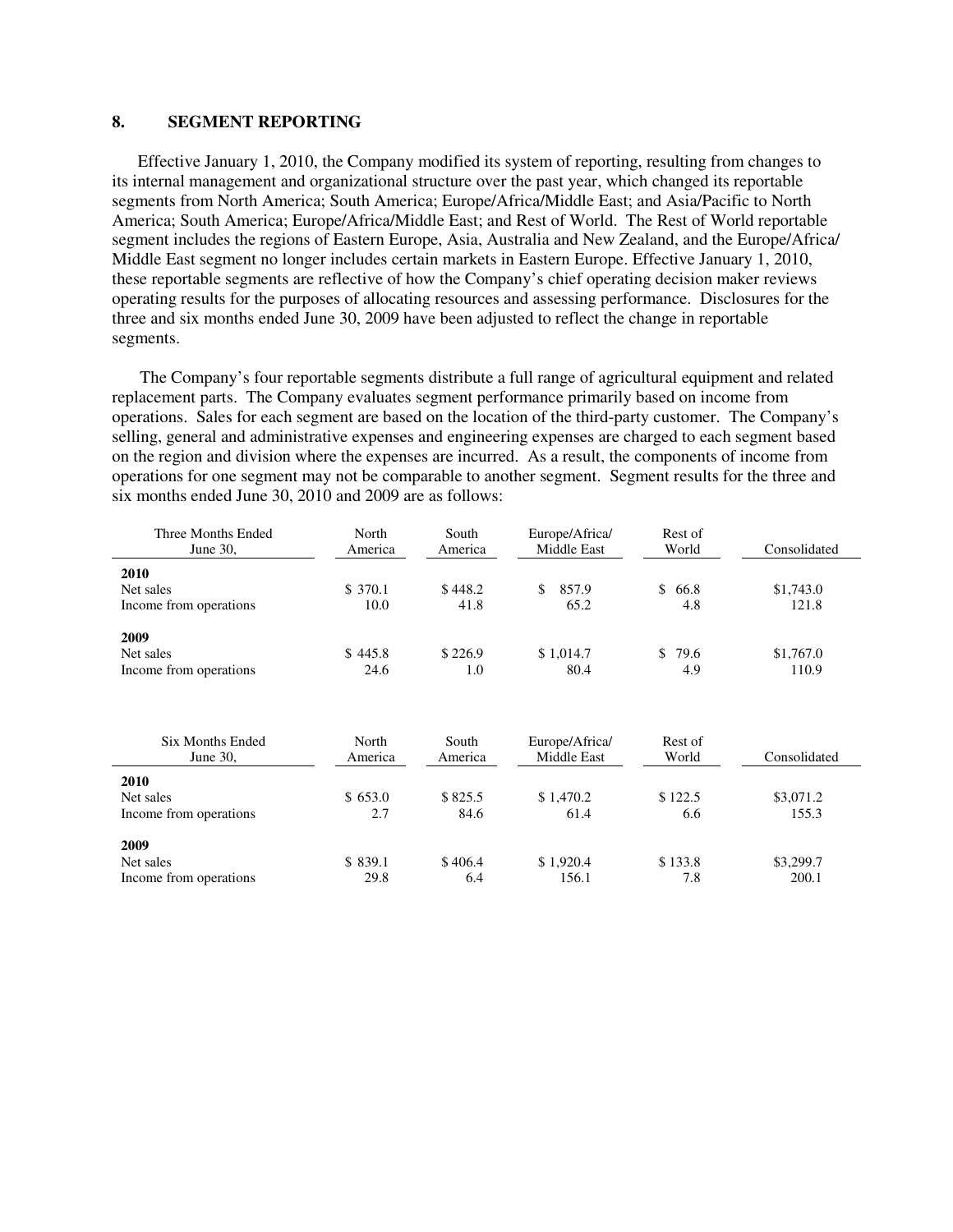A reconciliation from the segment information to the consolidated balances for income from operations is set forth below:

|                                             |          | Three Months Ended | <b>Six Months Ended</b> |        |  |
|---------------------------------------------|----------|--------------------|-------------------------|--------|--|
|                                             | June 30, |                    | June 30,                |        |  |
|                                             | 2010     | 2009               | 2010                    | 2009   |  |
| Segment income from operations              | 121.8    | 110.9              | 155.3                   | 200.1  |  |
| Corporate expenses                          | (17.2)   | (23.1)             | (33.3)                  | (45.2) |  |
| Stock compensation expense                  | (3.3)    | (2.3)              | (5.2)                   | (8.2)  |  |
| Restructuring and other infrequent expenses | (0.5)    | (2.8)              | (2.1)                   | (2.8)  |  |
| Amortization of intangibles                 | (4.3)    | (4.6)              | (8.8)                   | (8.7)  |  |
| Consolidated income from operations         | 96.5     | 78.1               | 105.9                   | 135.2  |  |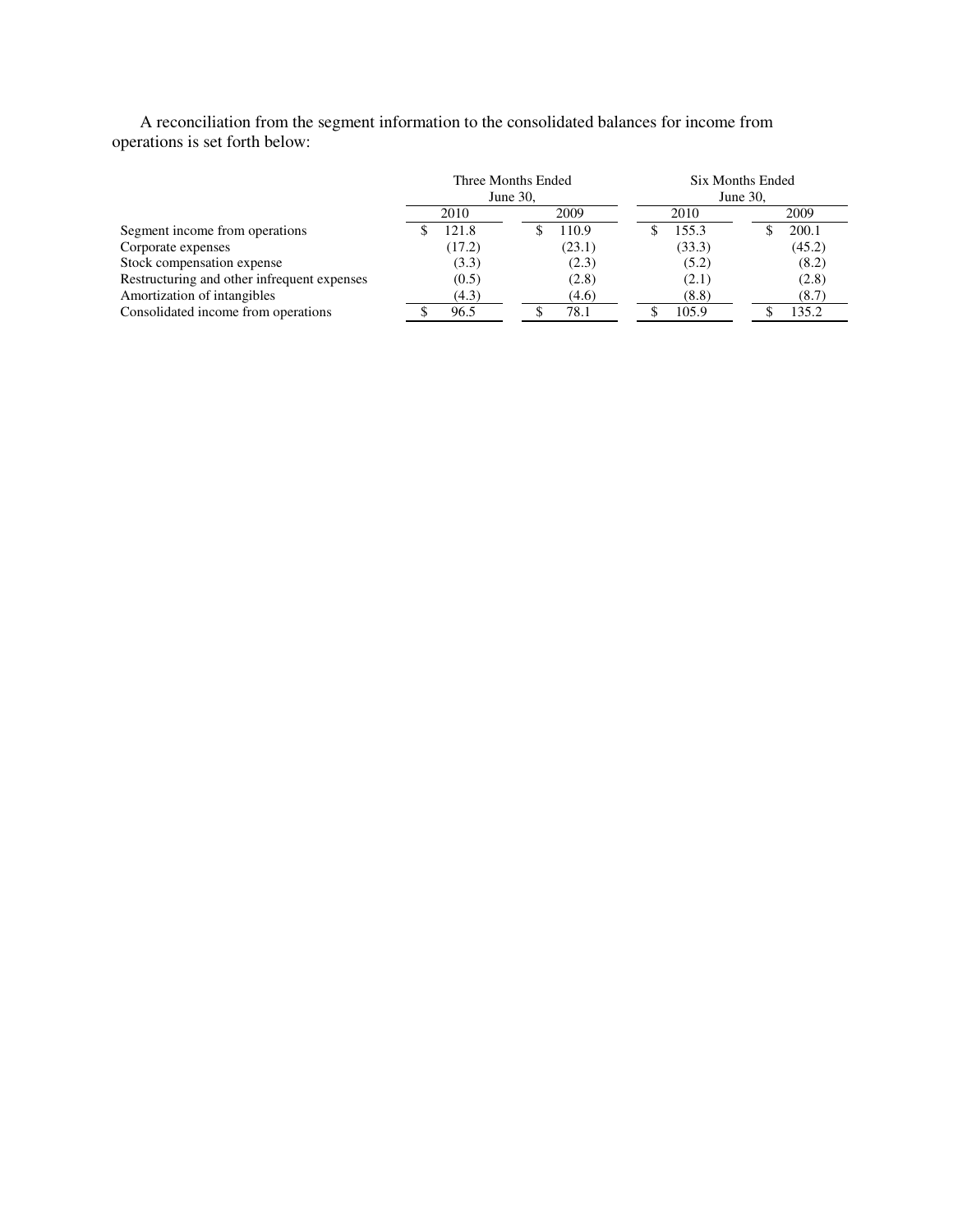#### **RECONCILIATION OF NON-GAAP MEASURES**

This earnings release discloses adjusted income from operations, net income and earnings per share, all of which exclude amounts that differ from the most directly comparable measure calculated in accordance with U.S. generally accepted accounting principles ("GAAP"). A reconciliation of each of these financial measures to the most directly comparable GAAP measure is included below.

The following is a reconciliation of adjusted income from operations, net income and earnings per share to reported income from operations, net income and earnings per share for the three months ended June 30, 2010 and 2009 (in millions, except per share data):

|                                        | Three months ended June 30,  |                                     |                                  |                                     |                                     |                                  |
|----------------------------------------|------------------------------|-------------------------------------|----------------------------------|-------------------------------------|-------------------------------------|----------------------------------|
|                                        | 2010                         |                                     |                                  | 2009                                |                                     |                                  |
|                                        | Income<br>From<br>Operations | <b>Net</b><br>Income <sup>(1)</sup> | Earnings<br>Per<br>$Share^{(1)}$ | Income<br>From<br><b>Operations</b> | <b>Net</b><br>Income <sup>(1)</sup> | Earnings<br>Per<br>$Share^{(1)}$ |
| As adjusted<br>Restructuring and other | \$97.0                       | 63.3<br>S.                          | \$0.66                           | 80.9<br>S.                          | 59.6<br>\$.                         | \$0.64                           |
| infrequent expenses $^{(2)}$           | 0.5                          | 0.4                                 |                                  | 2.8                                 | 2.2                                 | 0.02                             |
| As reported                            | 96.5                         | 62.9                                | \$0.66                           | 78.1                                | 57.4                                | \$ 0.61                          |

 $(1)$  Net income and earnings per share amounts are after tax (rounding may impact the summation of certain line items).

(2) The restructuring and other infrequent expenses recorded during the second quarter of 2010 related primarily to severance and other related costs associated with the Company's rationalization of its operations in Denmark, Spain and France. The restructuring and other infrequent expenses recorded during the second quarter of 2009 related primarily to severance costs associated with the Company's rationalization of its operations in the United States, United Kingdom and Finland.

The following is a reconciliation of adjusted income from operations, net income and earnings per share to reported income from operations, net income and earnings per share for the six months ended June 30, 2010 and 2009 (in millions, except per share data):

|                                        | Six months ended June 30,           |                               |                                  |                                     |                               |                                  |
|----------------------------------------|-------------------------------------|-------------------------------|----------------------------------|-------------------------------------|-------------------------------|----------------------------------|
|                                        | 2010                                |                               |                                  | 2009                                |                               |                                  |
|                                        | Income<br>From<br><b>Operations</b> | <b>Net</b><br>Income $^{(1)}$ | Earnings<br>Per<br>$Share^{(1)}$ | Income<br>From<br><b>Operations</b> | <b>Net</b><br>Income $^{(1)}$ | Earnings<br>Per<br>$Share^{(1)}$ |
| As adjusted<br>Restructuring and other | \$108.0                             | 74.6<br>S.                    | \$0.78                           | \$138.0                             | \$93.3                        | \$1.00                           |
| infrequent expenses $^{(2)}$           | 2.1                                 | 1.6                           | 0.02                             | 2.8                                 | 2.2                           | 0.02                             |
| As reported                            | \$105.9                             | 73.0<br>S                     | \$0.76                           | \$135.2                             | 91.1<br>S.                    | \$0.98                           |

(1) Net income and earnings per share amounts are after tax.<br>(2) The restructuring and other infractuant expenses recorded

The restructuring and other infrequent expenses recorded during the first six months of 2010 related primarily to severance and other related costs associated with the Company's rationalization of its operations in Denmark, Spain, Finland and France. The restructuring and other infrequent expenses recorded during the first six months of 2009 related primarily to severance costs associated with the Company's rationalization of its operations in the United States, United Kingdom and Finland.